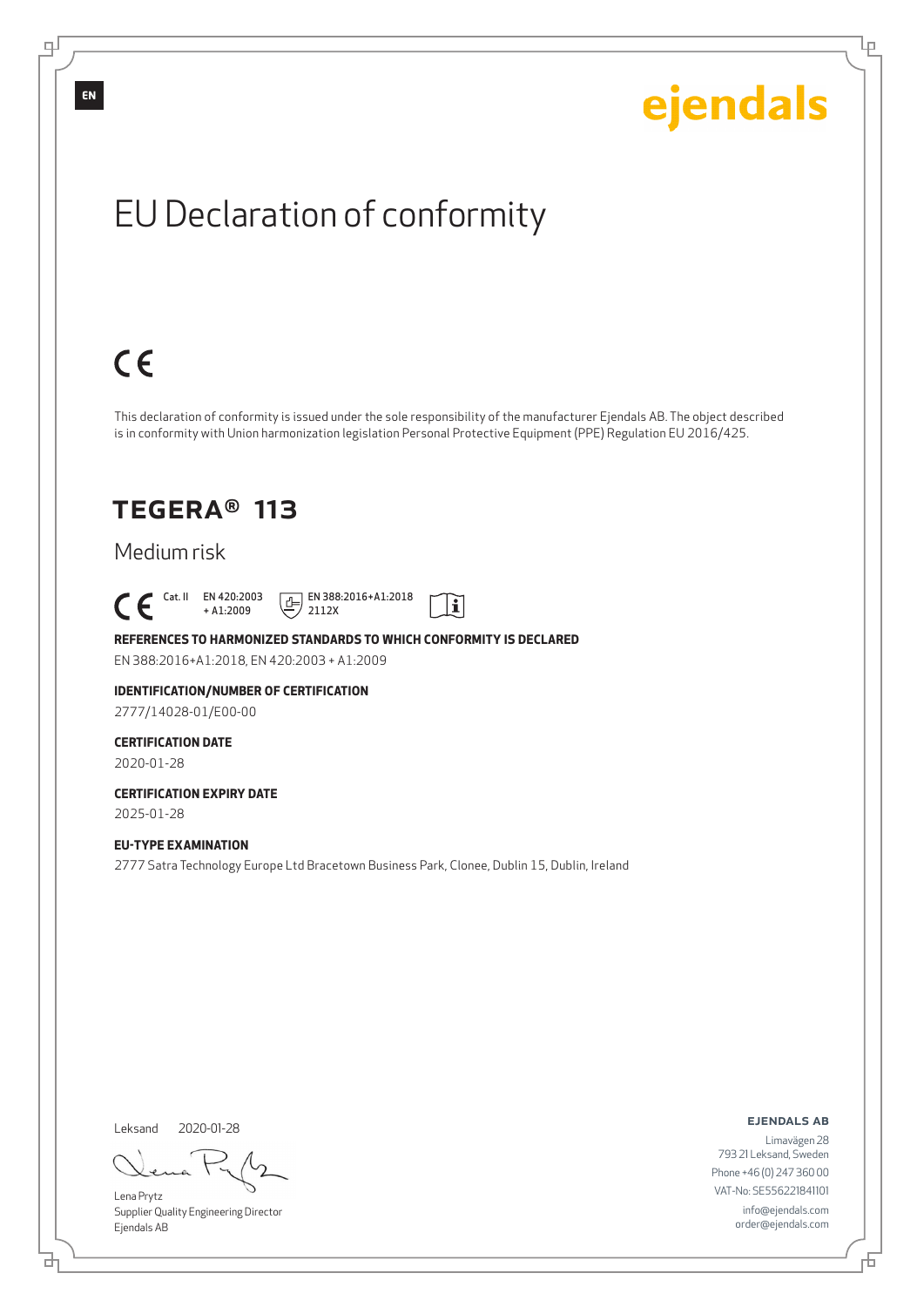Lρ

## EU-försäkran om överensstämmelse

# $C \in$

Denna försäkran om överensstämmelse utfärdas på eget ansvar av tillverkaren Ejendals AB. Föremålet för försäkran överensstämmer med EU-harmoniserad lagstiftning för personlig skyddsutrustning (PPE), EU-förordning 2016/425.

## TEGERA® 113

### Medelhög risk

 Cat. II EN 420:2003 + A1:2009

 $E$  EN 388:2016+A1:2018 2112X



**HÄNVISNINGAR TILL DE HARMONISERADE STANDARDER SOM AVSES MED FÖRSÄKRAN OM ÖVERENSSTÄMMELSE** EN 388:2016+A1:2018, EN 420:2003 + A1:2009

### **IDENTIFIERING/CERTIFIKATSNUMMER**

2777/14028-01/E00-00

#### **CERTIFIERINGSDATUM**

2020-01-28

#### **CERTIFIERINGENS UTGÅNGSDATUM** 2025-01-28

### **EU-TYPKONTROLL**

2777 Satra Technology Europe Ltd Bracetown Business Park, Clonee, Dublin 15, Dublin, Ireland

Leksand 2020-01-28

<u>다</u>

Lena Prytz Supplier Quality Engineering Director Ejendals AB

ejendals ab

Đ

Limavägen 28 793 21 Leksand, Sweden Phone +46 (0) 247 360 00 VAT-No: SE556221841101 info@ejendals.com order@ejendals.com

டி

**SV**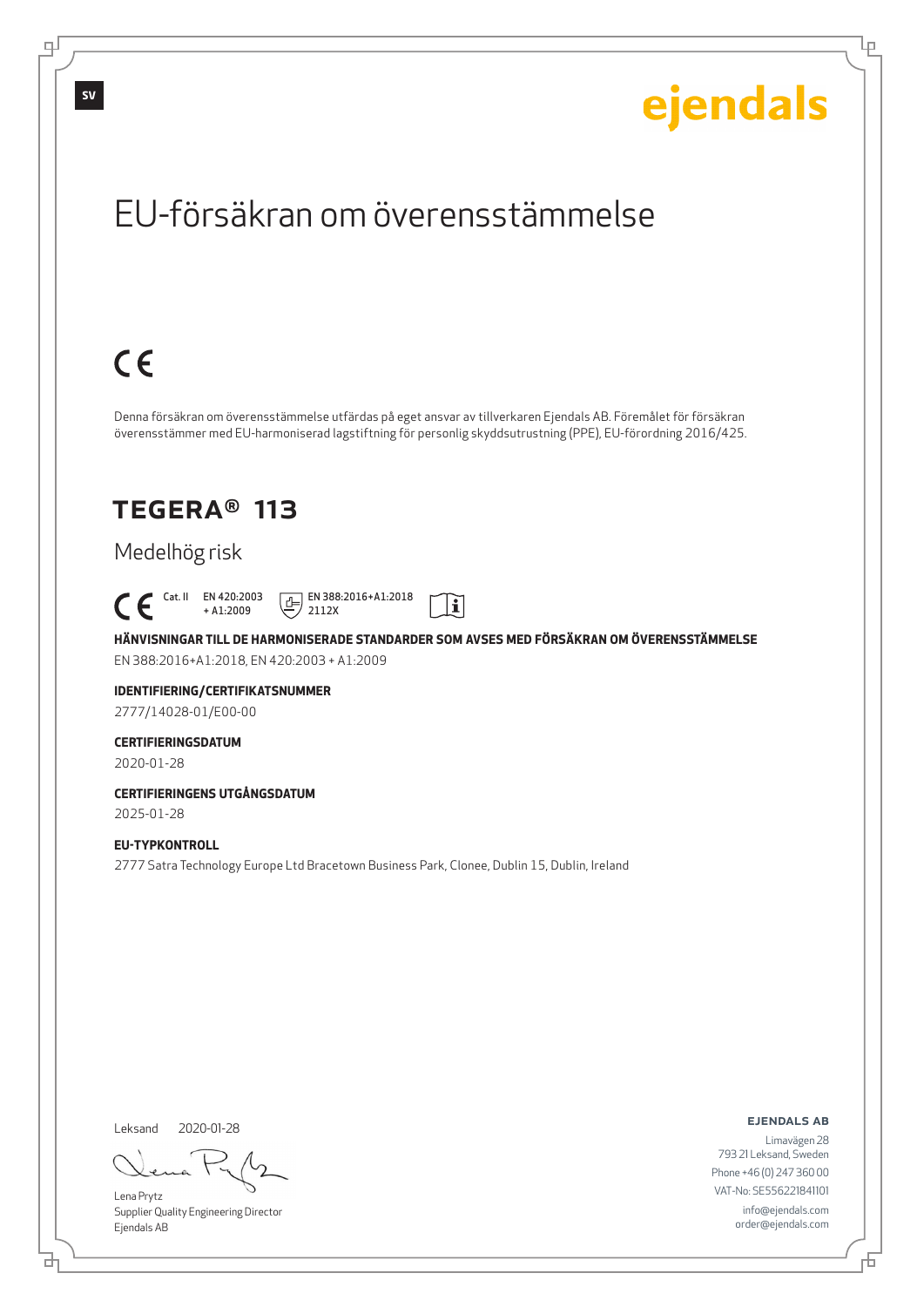## EF-erklæringen om overensstemmelse

# $C \in$

Denne overensstemmelseserklæring udstedes alene på Ejendal AB ansvar. De produkt, der er beskrevet er i overensstemmelse med Europa-Parlamentets og Rådets forordning (EU) 2016/425 2016 om personlige værnemidler.

## TEGERA® 113

### Mellemhøj risiko

 Cat. II EN 420:2003 + A1:2009

 $E$  EN 388:2016+A1:2018 2112X



**HENVISNINGER TIL DE HARMONISEREDE STANDARDER TIL HVILKE OVERENSSTEMMELSE ER ERKLÆRET** EN 388:2016+A1:2018, EN 420:2003 + A1:2009

**IDENTIFIKATION/CERTIFICERINGSNUMMER** 2777/14028-01/E00-00

**CERTIFICERINGSDATO**

2020-01-28

**UDLØB PÅ CERTIFICERING** 2025-01-28

**EU-TYPEAFPRØVNING** 2777 Satra Technology Europe Ltd Bracetown Business Park, Clonee, Dublin 15, Dublin, Ireland

Leksand 2020-01-28

브

Lena Prytz Supplier Quality Engineering Director Ejendals AB

ejendals ab

Đ

Limavägen 28 793 21 Leksand, Sweden Phone +46 (0) 247 360 00 VAT-No: SE556221841101 info@ejendals.com order@ejendals.com

டி

**DA**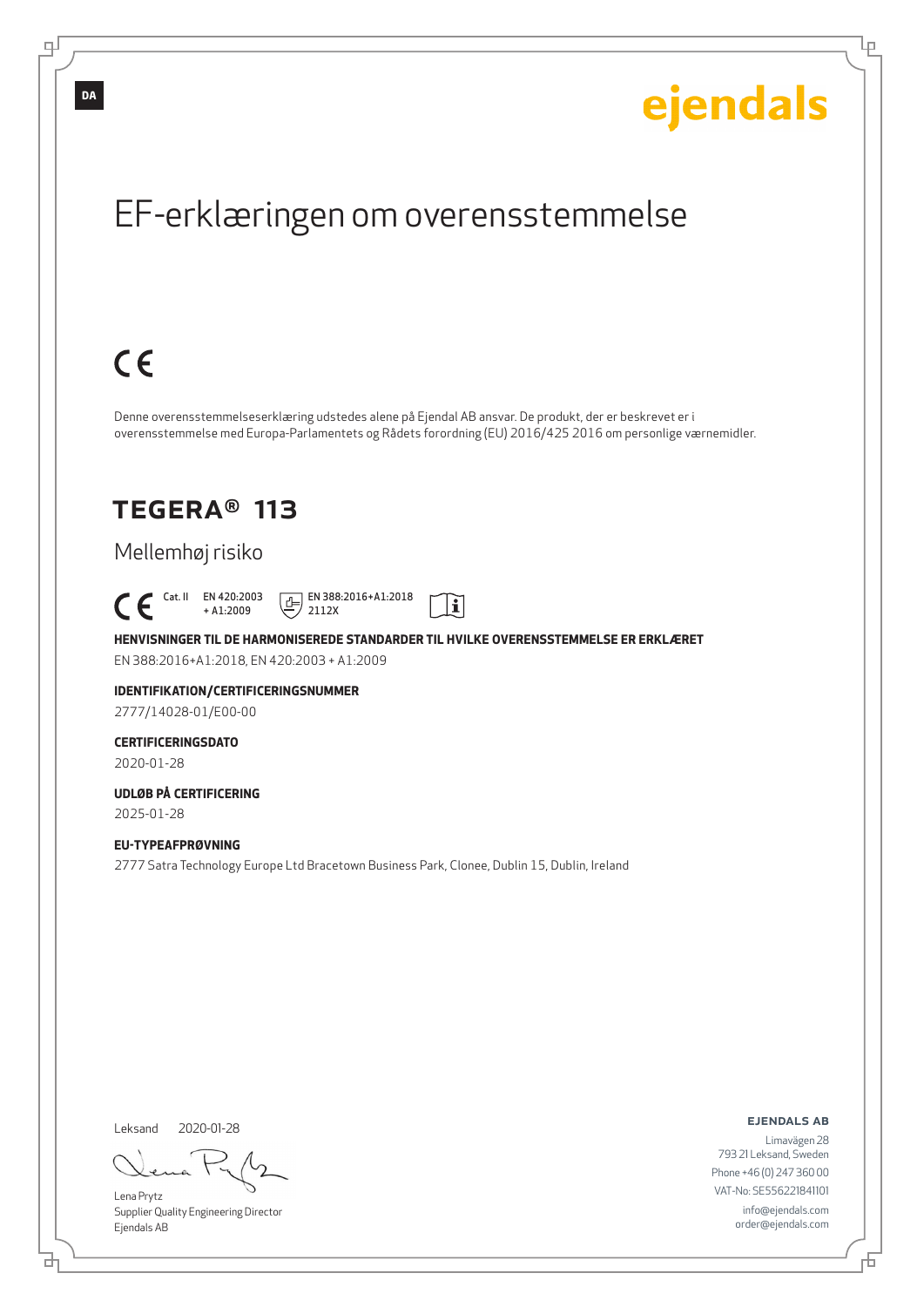Lμ

## EU-asetuksen Vaatimustenmukaisuusvakuutus

# $C \in$

Valmistaja Ejendals AB antaa tämän vaatimustenmukaisuusvakuutuksen omalla vastuullaan. Kuvattu vakuutuksen kohde täyttää Euroopan unionin yhdenmukaistamislainsäädännössä henkilösuojaimia koskevan asetuksen EU 2016/425 vaatimukset.

## TEGERA® 113

### Keskitason riski

 Cat. II EN 420:2003 + A1:2009

 $E$  EN 388:2016+A1:2018 2112X

**VIITTAUKSET YHDENMUKAISTETTUIHIN STANDARDEIHIN, JOITA VAATIMUSTENMUKAISUUSVAKUUTUS KOSKEE** EN 388:2016+A1:2018, EN 420:2003 + A1:2009

 $|\tilde{\mathbf{i}}|$ 

### **SERTIFIKAATIN NUMERO**

2777/14028-01/E00-00

### **SERTIFIOINTIPÄIVÄMÄÄRÄ**

2020-01-28

### **SERTIFIKAATIN VIIMEINEN VOIMASSAOLOPÄIVÄ**

2025-01-28

### **EU-TYYPPITARKASTUS** 2777 Satra Technology Europe Ltd Bracetown Business Park, Clonee, Dublin 15, Dublin, Ireland

Leksand 2020-01-28

브

Lena Prytz Supplier Quality Engineering Director Ejendals AB

ejendals ab

Đ

Limavägen 28 793 21 Leksand, Sweden Phone +46 (0) 247 360 00 VAT-No: SE556221841101 info@ejendals.com order@ejendals.com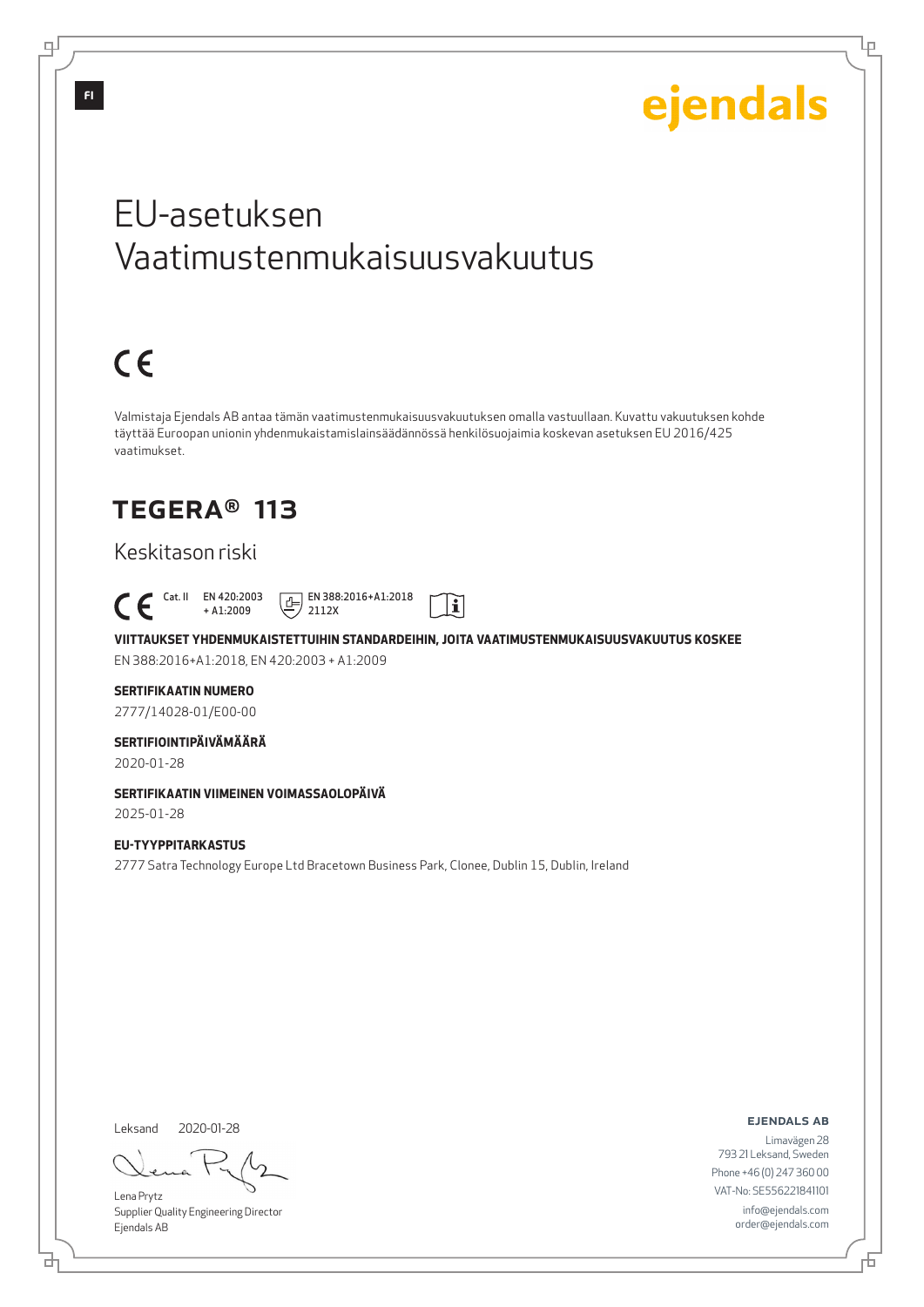Ļμ

## Déclaration de conformité de l'Union Européenne

# $C \in$

La présente déclaration de conformité est établie sous la seule responsabilité du fabricant, Ejendals AB. L'objet décrit est conforme à la Règlementation 2016/425 de l'Union Européenne sur l'harmonisation des législations de l'Union Européenne relatives aux équipements de protection individuelle (EPI).

## TEGERA® 113

### Risque moyen

## Cat. II EN 420:2003

+ A1:2009  $E$  EN 388:2016+A1:2018 2112X



**RÉFÉRENCES AUX NORMES HARMONISÉES PAR RAPPORT AUXQUELLES LA CONFORMITÉ EST DÉCLARÉE** EN 388:2016+A1:2018, EN 420:2003 + A1:2009

## **IDENTIFICATION/NUMÉRO DE CERTIFICATION**

2777/14028-01/E00-00

### **DATE DE CERTIFICATION**

2020-01-28

#### **DATE D'EXPIRATION DU CERTIFICAT** 2025-01-28

#### **EXAMEN UE DE TYPE**

2777 Satra Technology Europe Ltd Bracetown Business Park, Clonee, Dublin 15, Dublin, Ireland

Leksand 2020-01-28

<u>다</u>

Lena Prytz Supplier Quality Engineering Director Ejendals AB

ejendals ab

Đ

Limavägen 28 793 21 Leksand, Sweden Phone +46 (0) 247 360 00 VAT-No: SE556221841101 info@ejendals.com order@ejendals.com

**FR**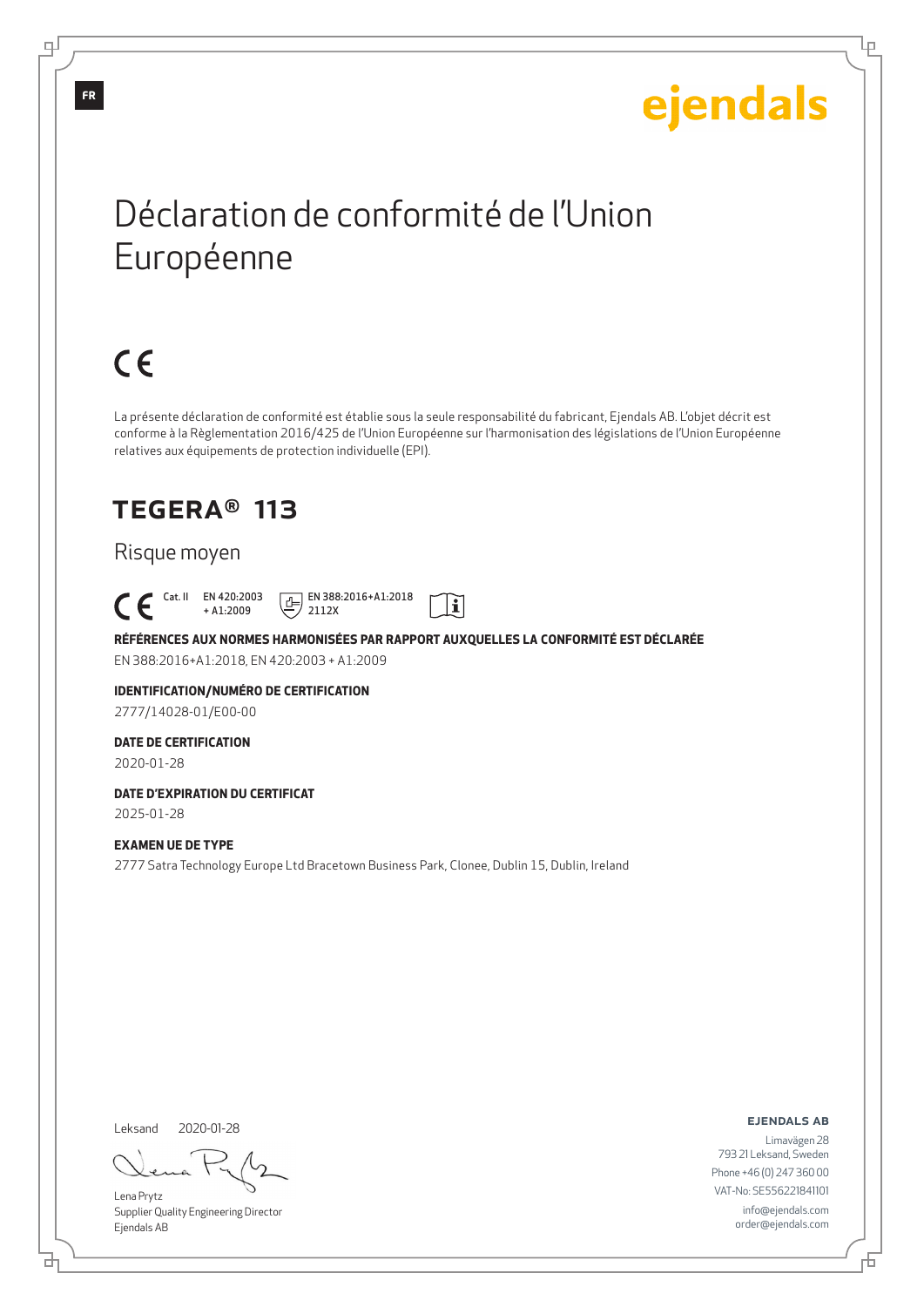## EU-Konformitätserklärung

# $C \in$

Diese Konformitätserklärung wurde unter der alleinigen Verantwortung des Herstellers Ejendals AB ausgestellt. Das beschriebene Objekt stimmt mit den Harmonisierungsrechtsvorschriften zu persönlicher Schutzausrüstung (PSA) Verordnung EU 2016/425 überein.

## TEGERA® 113

### Mittleres Risiko

 Cat. II EN 420:2003 + A1:2009

 $E$  EN 388:2016+A1:2018 2112X



**VERWEIST AUF HARMONISIERTE NORMEN, FÜR DIE KONFORMITÄT ERKLÄRT WIRD**

EN 388:2016+A1:2018, EN 420:2003 + A1:2009

**KENNZEICHNUNG/ZERTIFIZIERUNGSNUMMER**

2777/14028-01/E00-00

**DATUM DER ZERTIFIZIERUNG**

2020-01-28

**ABLAUFDATUM DES ZERTIFIKATES**

2025-01-28

### **EG-BAUMUSTERPRÜFUNG**

2777 Satra Technology Europe Ltd Bracetown Business Park, Clonee, Dublin 15, Dublin, Ireland

Leksand 2020-01-28

<u>다</u>

Lena Prytz Supplier Quality Engineering Director Ejendals AB

ejendals ab

Đ

Limavägen 28 793 21 Leksand, Sweden Phone +46 (0) 247 360 00 VAT-No: SE556221841101 info@ejendals.com order@ejendals.com

**DE**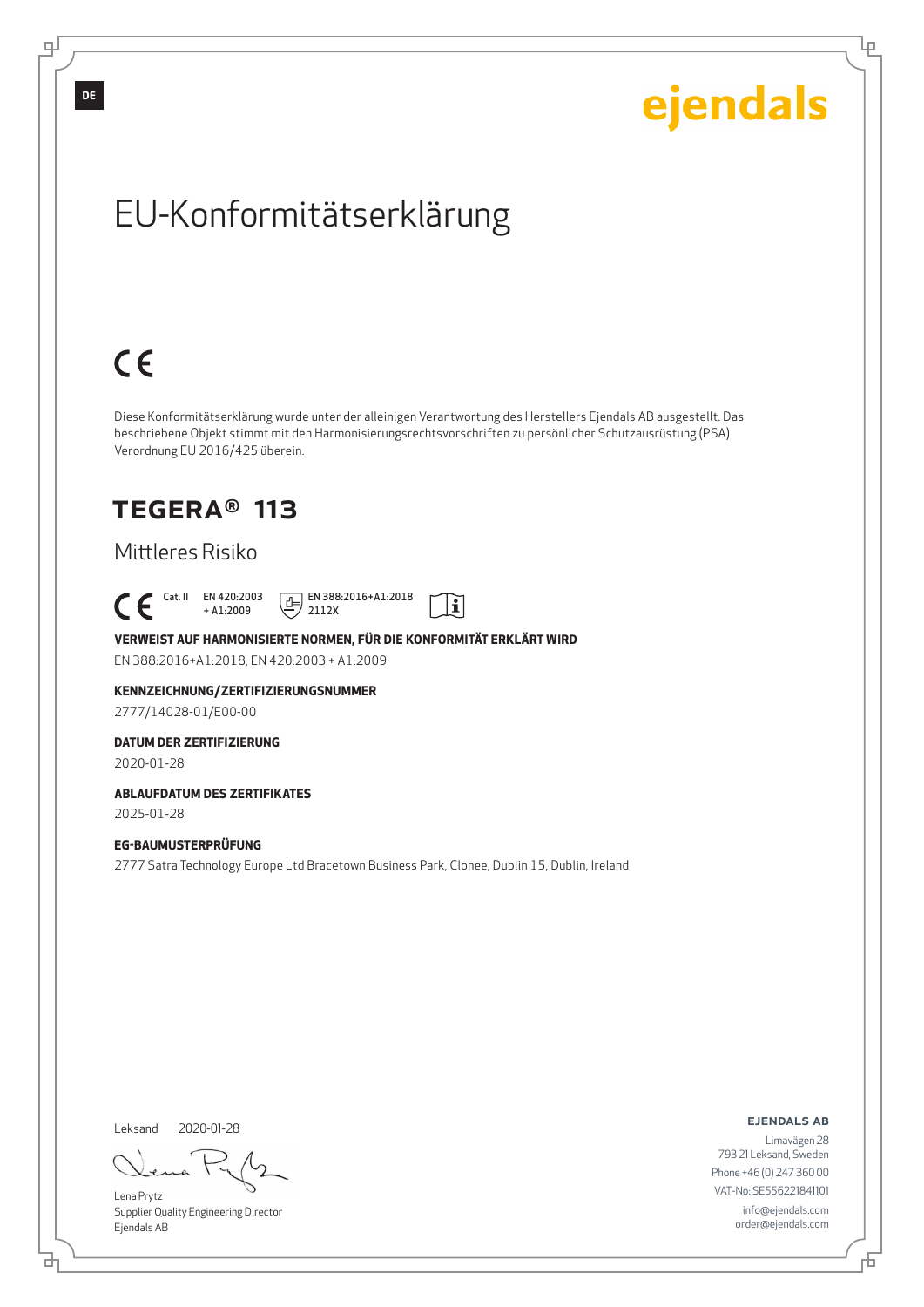டி

ejendals

Ļμ

## EU-samsvarserklæring

# $C \in$

Denne samsvarserklæringen er gitt ut ene og alene under ansvaret til produsenten Ejendals AB. Objektet som er beskrevet, er i samsvar med EUs harmoniseringsregelverk EU-forskrift for personlig verneutstyr (PVU) EU 2016/425.

## TEGERA® 113

### Middels risiko

 $\begin{bmatrix} \begin{array}{ccc} \text{Cat. II} & \text{EN }420:2003 \\ + \text{A1}:2009 \end{array} \end{bmatrix}$ + A1:2009

 $E$  EN 388:2016+A1:2018 2112X



**REFERANSER TIL HARMONISERTE STANDARDER MED ERKLÆRT OVERENSSTEMMELSE** EN 388:2016+A1:2018, EN 420:2003 + A1:2009

**IDENTIFISERING/SERTIFISERINGSNUMMER**

2777/14028-01/E00-00

### **SERTIFISERINGSDATO**

2020-01-28

**UTLØPSDATO SERTIFISERING** 2025-01-28

#### **UNDERSØKELSE EU-TYPE**

2777 Satra Technology Europe Ltd Bracetown Business Park, Clonee, Dublin 15, Dublin, Ireland

Leksand

2020-01-28

Lena Prytz Supplier Quality Engineering Director Ejendals AB

ejendals ab

Limavägen 28 793 21 Leksand, Sweden Phone +46 (0) 247 360 00 VAT-No: SE556221841101 info@ejendals.com order@ejendals.com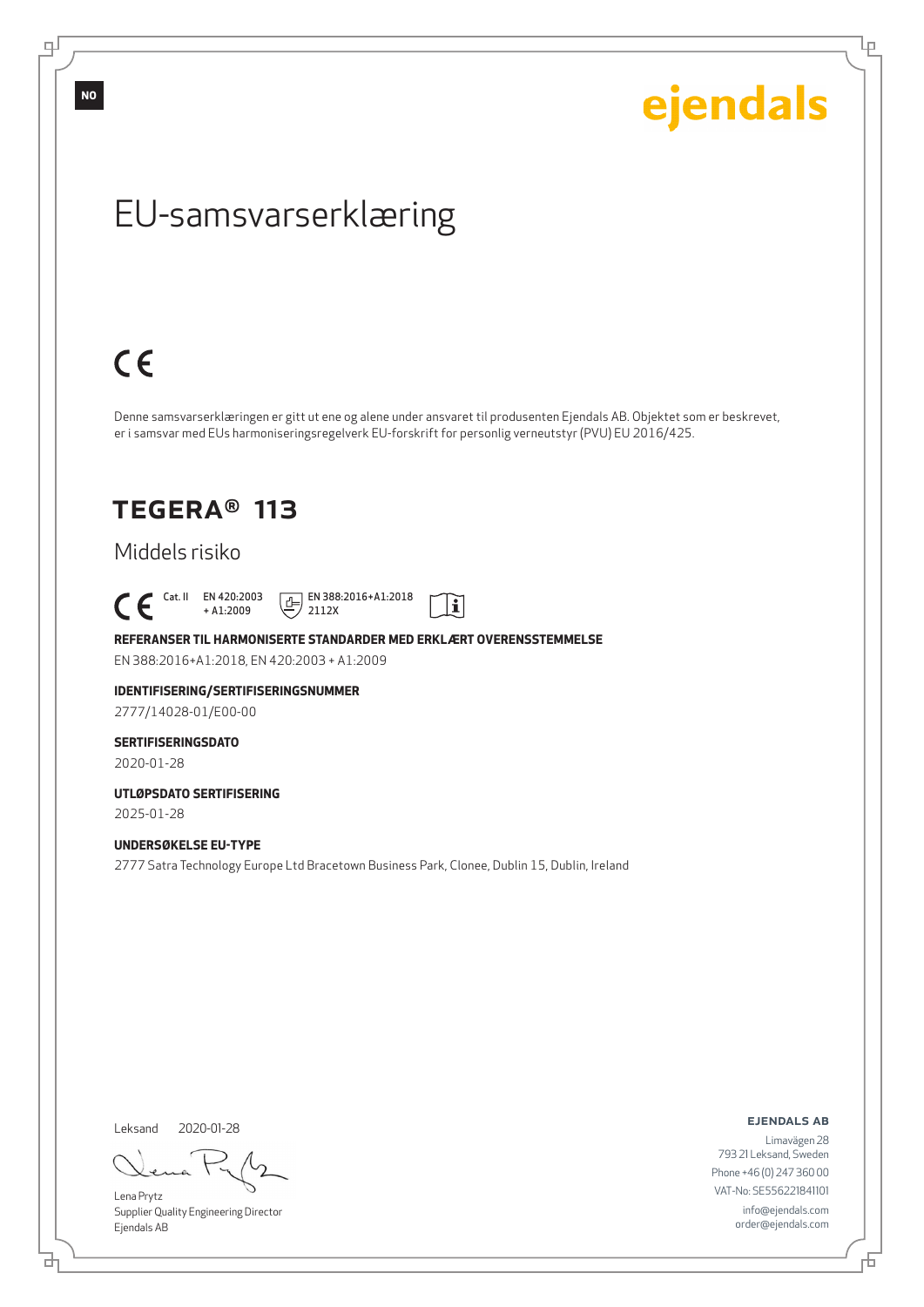Lр

## ЕС Декларация соответствия

# $C \in$

Эта декларация соответствия выпущена под ответственностью производителя Ejendals AB. Объект соответствует законодательным требованиям ЕС, указанным в Регламенте о средствах индивидуальной защиты (СИЗ) 2016/425.

 $\mathbf{i}$ 

## TEGERA® 113

### Средний риск

 Cat. II EN 420:2003 + A1:2009  $E$  EN 388:2016+A1:2018 2112X

**ССЫЛКИ НА ГАРМОНИЗИРОВАННЫЕ СТАНДАРТЫ, СООТВЕТСТВИЕ КОТОРЫМ ЗАЯВЛЕНО** EN 388:2016+A1:2018, EN 420:2003 + A1:2009

**ИДЕНТИФИКАЦИОННЫЙ НОМЕР / НОМЕР СЕРТИФИКАТА** 2777/14028-01/E00-00

**ДАТА ВЫДАЧИ СЕРТИФИКАТА 2020-01-28**

**ДАТА ОКОНЧАНИЯ СРОКА ДЕЙСТВИЯ СЕРТИФИКАТА 2025-01-28**

#### **ТЕСТИРОВАНИЕ ПО СТАНДАРТУ ЕС**

2777 Satra Technology Europe Ltd Bracetown Business Park, Clonee, Dublin 15, Dublin, Ireland

Leksand 2020-01-28

브

Lena Prytz Supplier Quality Engineering Director Ejendals AB

ejendals ab

Đ

Limavägen 28 793 21 Leksand, Sweden Phone +46 (0) 247 360 00 VAT-No: SE556221841101 info@ejendals.com order@ejendals.com

**RU**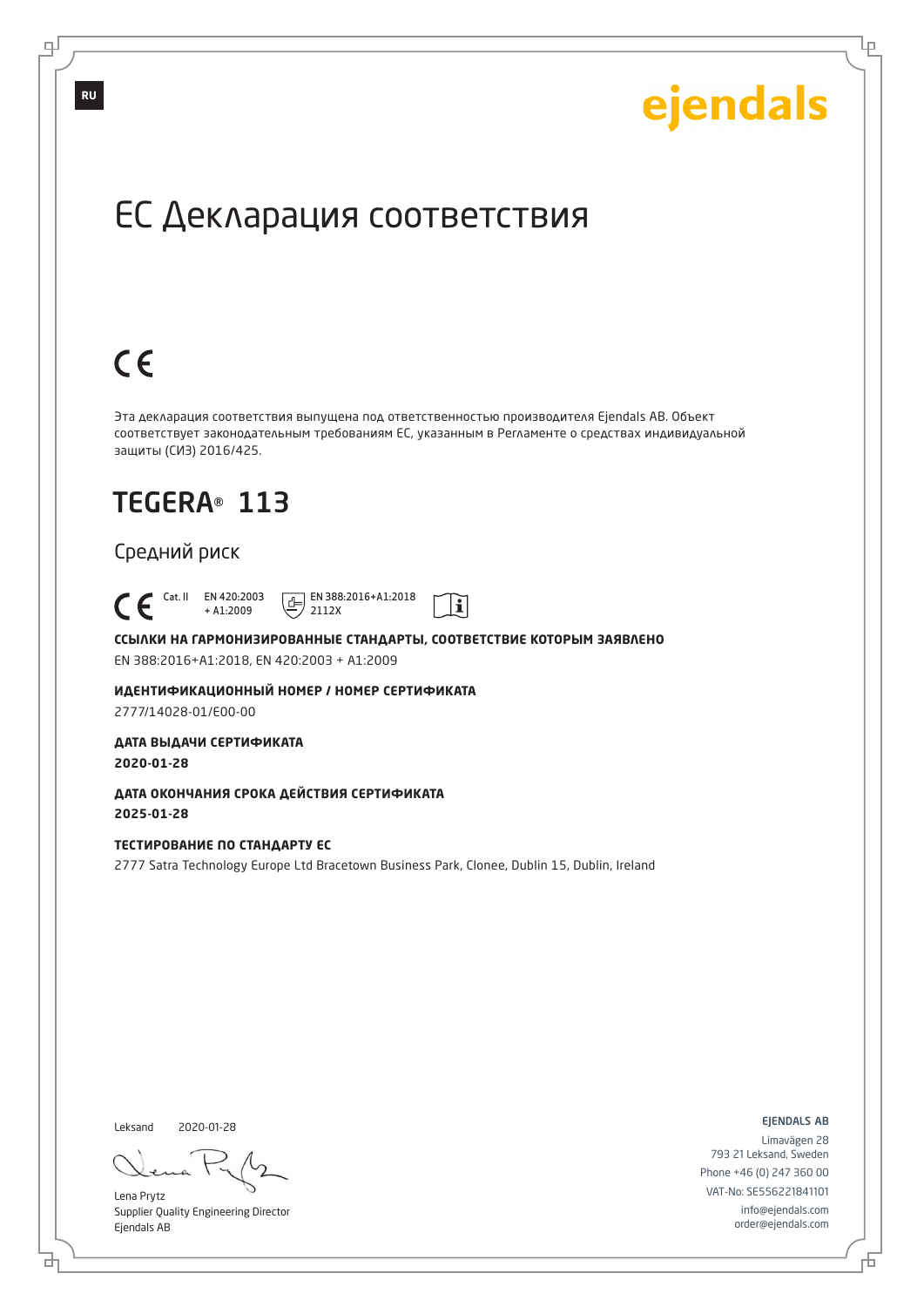# EU-verklaring van conformiteit

# $C \in$

Deze conformiteitsverklaring wordt verstrekt onder volledige verantwoordelijkheid van de fabrikant Ejendals AB. Het beschreven doel is in overeenstemming met de harmonisatiewetgeving van de Unie Persoonlijke beschermingsmiddelen (PBM) Verordening 2016/425.

## TEGERA® 113

### Gemiddeld risico

#### Cat. II EN 420:2003 + A1:2009

 $E$  EN 388:2016+A1:2018 2112X

I

**VERWIJZINGEN NAAR GEHARMONISEERDE NORMEN WAAROP DE CONFORMITEITSVERKLARING BETREKKING HEEFT** EN 388:2016+A1:2018, EN 420:2003 + A1:2009

## **IDENTIFICATIE/NUMMER CERTIFICERING**

2777/14028-01/E00-00

### **CERTIFICERINGSDATUM**

2020-01-28

#### **VERVALDATUM CERTIFICERING** 2025-01-28

**EU-TYPEONDERZOEK** 2777 Satra Technology Europe Ltd Bracetown Business Park, Clonee, Dublin 15, Dublin, Ireland

Leksand 2020-01-28

브

Lena Prytz Supplier Quality Engineering Director Ejendals AB

#### ejendals ab

Đ

Limavägen 28 793 21 Leksand, Sweden Phone +46 (0) 247 360 00 VAT-No: SE556221841101 info@ejendals.com order@ejendals.com

டி

**NL**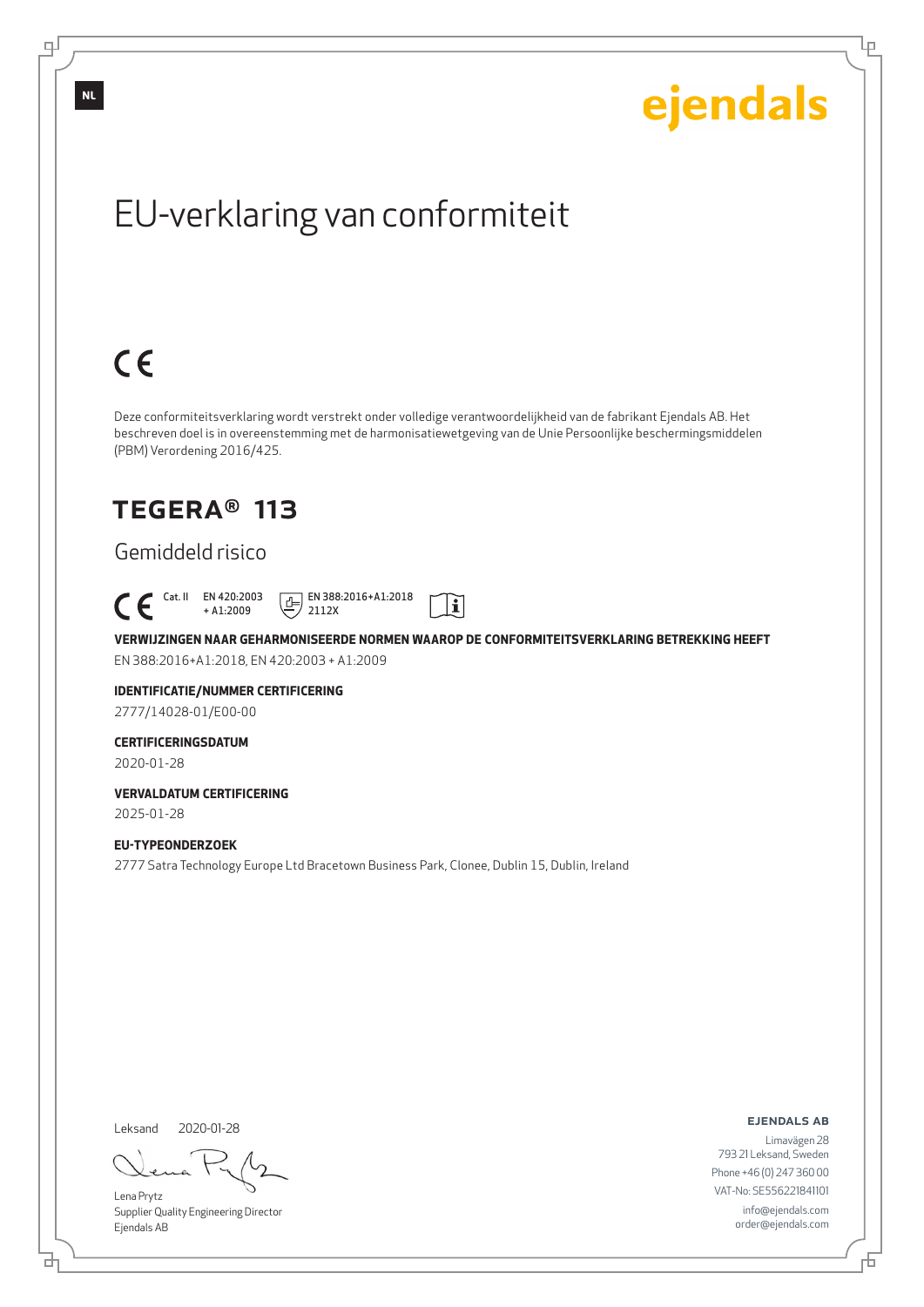Lρ

## Dichiarazione UE di conformità

# $C \in$

La presente dichiarazione di conformità è rilasciata sotto l'esclusiva responsabilità del fabbricante Ejendals AB. L'oggetto descritto è conforme alla normativa di armonizzazione dell'Unione in materia di Dispositivi di Protezione Individuale (DPI) Regolamento UE 2016/425.

## TEGERA® 113

### Rischio medio

 Cat. II EN 420:2003 + A1:2009

 $E$  EN 388:2016+A1:2018 2112X



#### **RIFERIMENTI ALLE NORME ARMONIZZATE ALLE QUALI SI DICHIARA LA CONFORMITÀ**

EN 388:2016+A1:2018, EN 420:2003 + A1:2009

### **IDENTIFICAZIONE/NUMERO DI CERTIFICAZIONE**

2777/14028-01/E00-00

#### **DATA DI CERTIFICAZIONE**

2020-01-28

### **DATA DI SCADENZA DELLA CERTIFICAZIONE**

2025-01-28

#### **ESAME TIPO UE**

2777 Satra Technology Europe Ltd Bracetown Business Park, Clonee, Dublin 15, Dublin, Ireland

Leksand 2020-01-28

<u>다</u>

Lena Prytz Supplier Quality Engineering Director Ejendals AB

#### ejendals ab

Đ

Limavägen 28 793 21 Leksand, Sweden Phone +46 (0) 247 360 00 VAT-No: SE556221841101 info@ejendals.com order@ejendals.com

டி

**IT**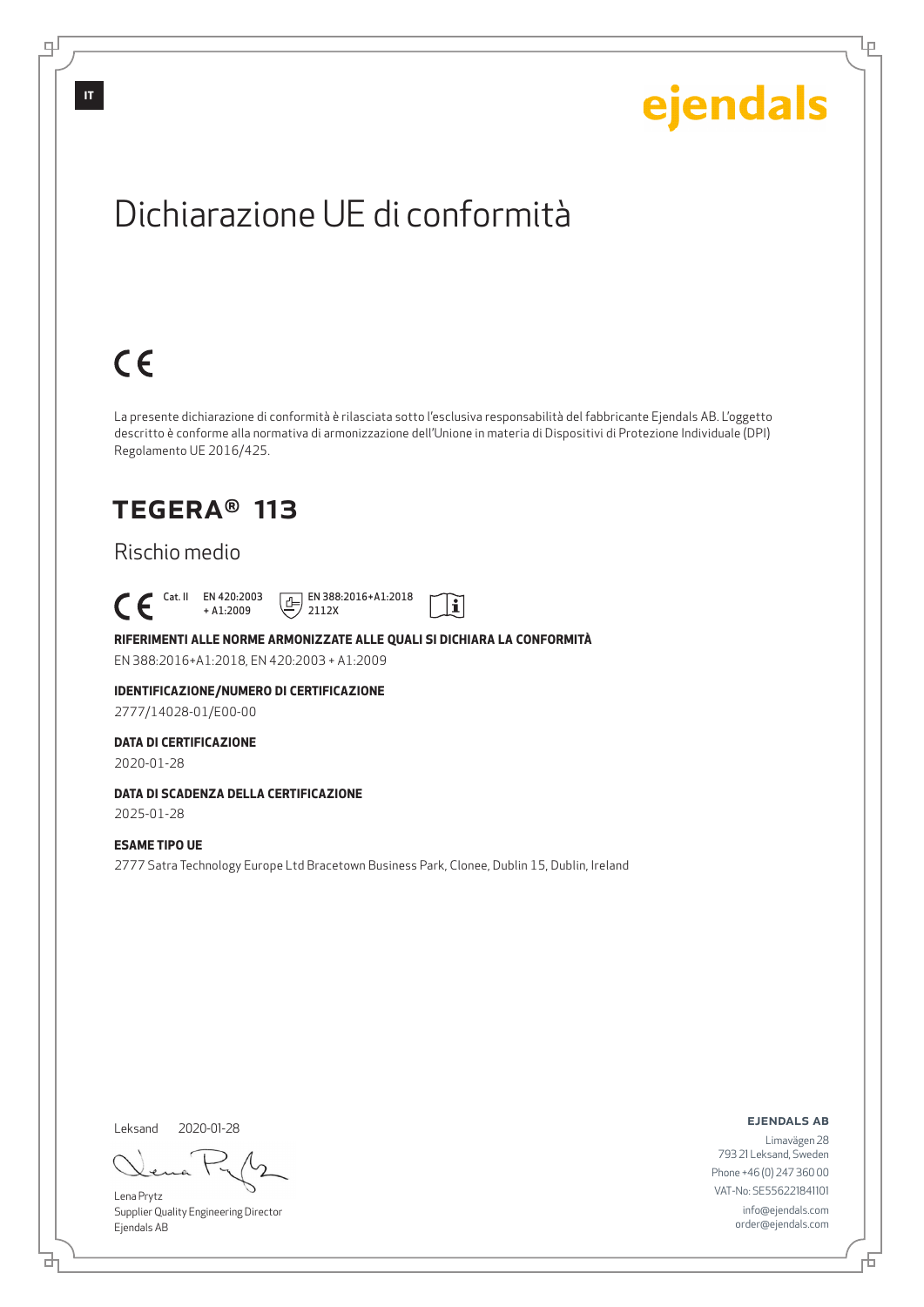Ļμ

# Deklaracja zgodności UE

# $C \in$

Niniejsza deklaracja zgodności została wydana na wyłączną odpowiedzialność producenta, firmy Ejendals AB. Przedmiot opisany w niniejszej deklaracji jest zgodny z wymaganiami unijnego prawodawstwa harmonizacyjnego, zawartymi w rozporządzeniu EU 2016/425 w sprawie środków ochrony indywidualnej.

## TEGERA® 113

### Średnie ryzyko

 Cat. II EN 420:2003 + A1:2009

 $E$  EN 388:2016+A1:2018 2112X



**ODWOŁANIA DO NORM ZHARMONIZOWANYCH, W ODNIESIENIU DO KTÓRYCH DEKLAROWANA JEST ZGODNOŚĆ** EN 388:2016+A1:2018, EN 420:2003 + A1:2009

### **IDENTYFIKACJA/NUMER CERTYFIKATU**

2777/14028-01/E00-00

#### **DATA WYSTAWIENIA CERTYFIKATU**

2020-01-28

### **DATA WAŻNOŚCI CERTYFIKATU**

2025-01-28

### **BADANIE TYPU UE**

2777 Satra Technology Europe Ltd Bracetown Business Park, Clonee, Dublin 15, Dublin, Ireland

Leksand 2020-01-28

브

Lena Prytz Supplier Quality Engineering Director Ejendals AB

ejendals ab

Đ

Limavägen 28 793 21 Leksand, Sweden Phone +46 (0) 247 360 00 VAT-No: SE556221841101 info@ejendals.com order@ejendals.com

**PL**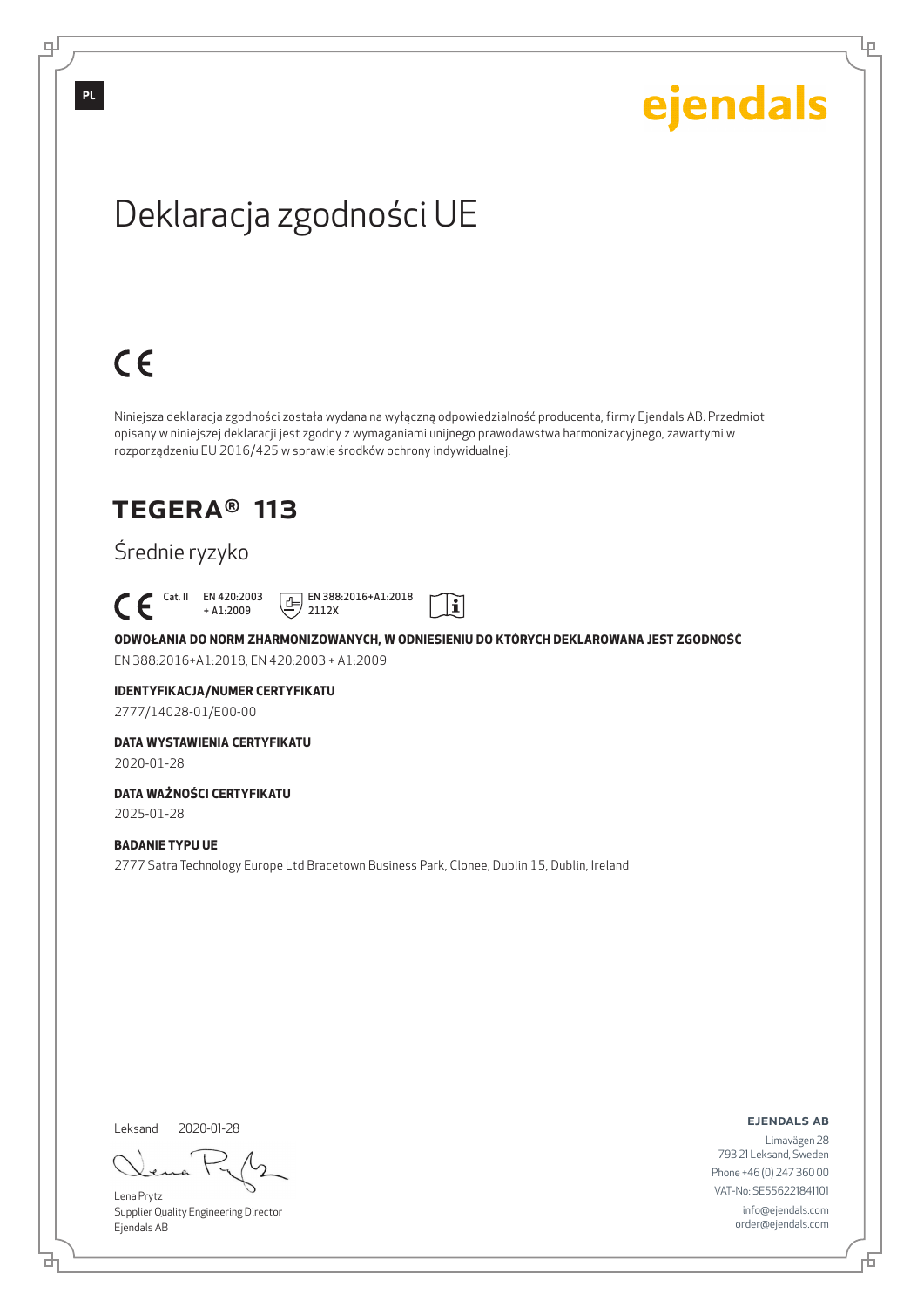Lρ

## Declaración UE de conformidad

# $C \in$

Esta declaración de conformidad se publica bajo la responsabilidad exclusiva del fabricante Ejendals AB. El objeto descrito está en conformidad con la legislación de armonización europea sobre equipos de protección personal (PPE) Reglamento UE 2016/425.

I

## TEGERA® 113

### Riesgo medio

 Cat. II EN 420:2003 + A1:2009

 $E$  EN 388:2016+A1:2018

### **REFERENCIAS A LAS NORMAS ARMONIZADAS A LAS CUALES SE DECLARA LA CONFORMIDAD**

2112X

EN 388:2016+A1:2018, EN 420:2003 + A1:2009

### **IDENTIFICACIÓN/NÚMERO DE CERTIFICACIÓN**

2777/14028-01/E00-00

#### **FECHA DE CERTIFICACIÓN**

2020-01-28

## **FECHA DE CADUCIDAD DE LA CERTIFICACIÓN**

2025-01-28

### **ANÁLISIS DE TIPO UE**

2777 Satra Technology Europe Ltd Bracetown Business Park, Clonee, Dublin 15, Dublin, Ireland

Leksand 2020-01-28

<u>다</u>

Lena Prytz Supplier Quality Engineering Director Ejendals AB

ejendals ab

Đ

Limavägen 28 793 21 Leksand, Sweden Phone +46 (0) 247 360 00 VAT-No: SE556221841101 info@ejendals.com order@ejendals.com

டி

**ES**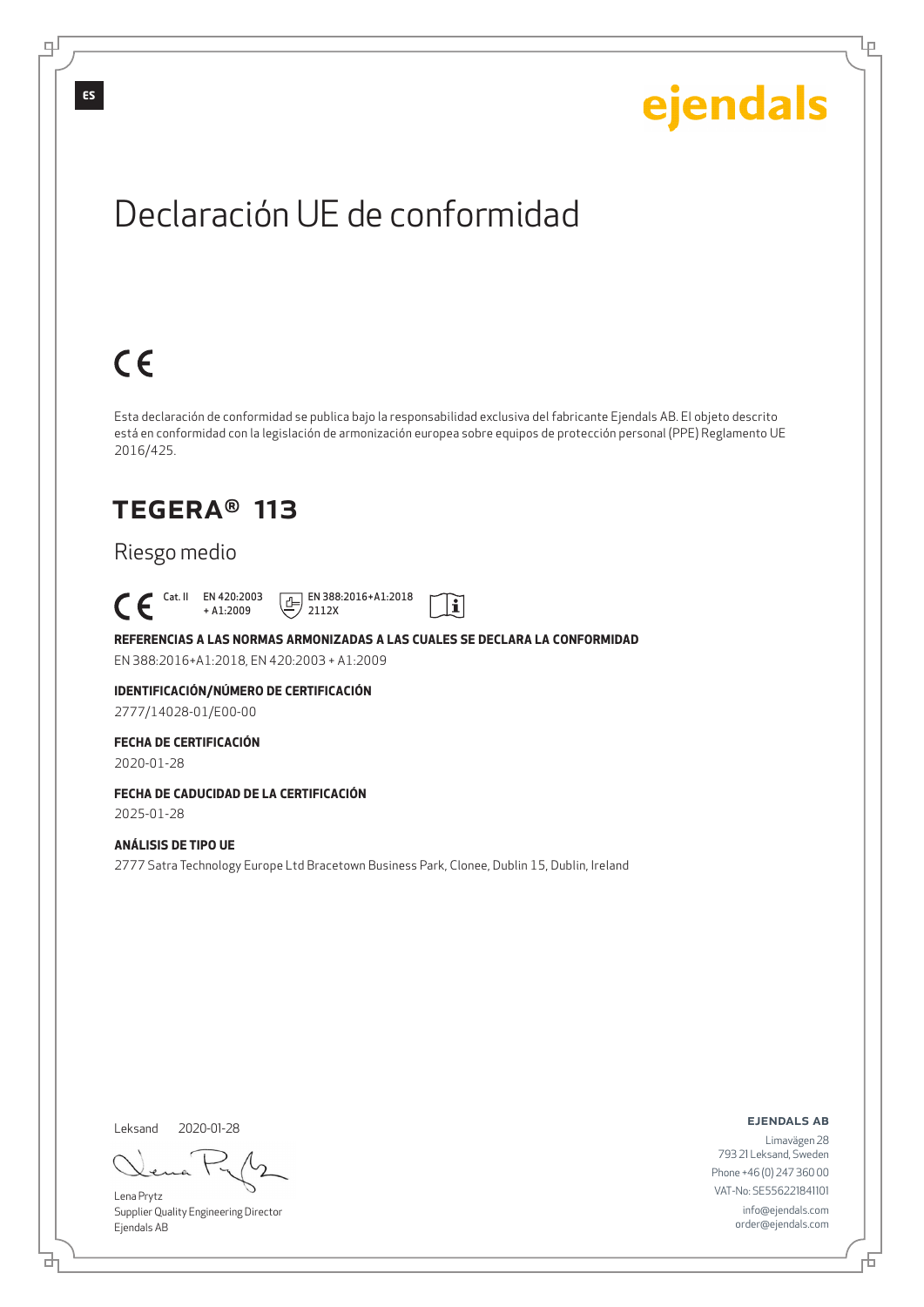டி

# ejendals

Ļμ

# Prohlášení EU o shodě výrobku

# $C \in$

Toto prohlášení o shodě se vydává na výhradní odpovědnost výrobce, kterým je Ejendals AB. Popsaný předmět je ve shodě s harmonizačními právními předpisy Unie: nařízením EU 2016/425 o osobních ochranných prostředcích (OOP).

## TEGERA® 113

### Střední riziko

 Cat. II EN 420:2003 + A1:2009

 $E$  EN 388:2016+A1:2018 2112X



**ODKAZY NA HARMONIZOVANÉ NORMY, NA JEJICHŽ ZÁKLADĚ SE SHODA PROHLAŠUJE** EN 388:2016+A1:2018, EN 420:2003 + A1:2009

### **OZNAČENÍ/ČÍSLO CERTIFIKACE**

2777/14028-01/E00-00

### **DATUM CERTIFIKACE**

2020-01-28

## **DATUM KONCE PLATNOSTI CERTIFIKACE**

2025-01-28

### **TYPOVÁ ZKOUŠKA EU**

2777 Satra Technology Europe Ltd Bracetown Business Park, Clonee, Dublin 15, Dublin, Ireland

Leksand

2020-01-28

Lena Prytz Supplier Quality Engineering Director Ejendals AB

ejendals ab

Limavägen 28 793 21 Leksand, Sweden Phone +46 (0) 247 360 00 VAT-No: SE556221841101 info@ejendals.com order@ejendals.com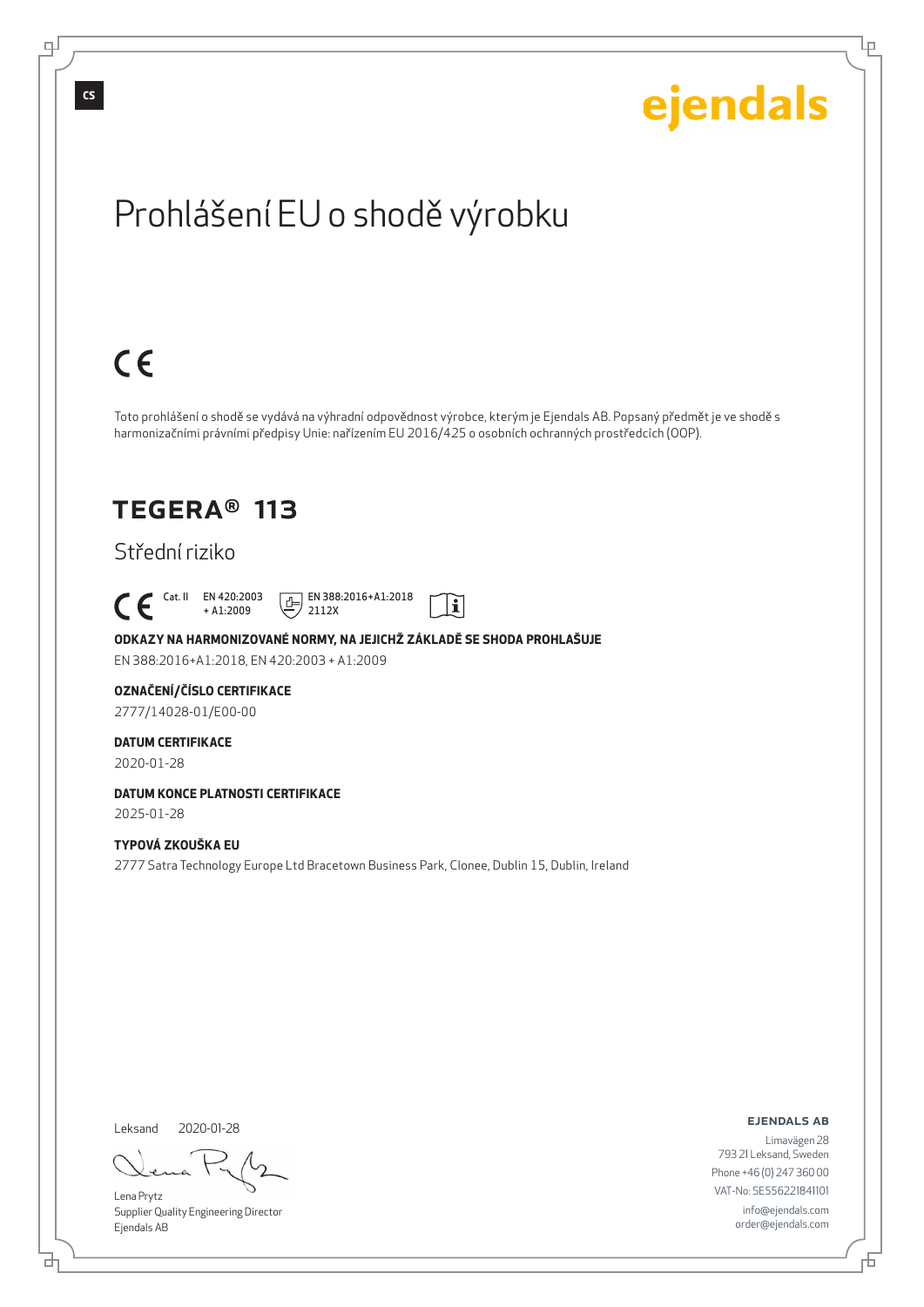# EU-megfelelőségi nyilatkozat

# $C \in$

Ezt a megfelelőségi nyilatkozatot a gyártó, az Ejendals AB kizárólagos felelősségvállalása mellett bocsátják ki. A leírt tárgy megfelel az egyéni védőeszközökre vonatkozó tagállami jogszabályok harmonizásáról szóló (EU) 2016/425-ös rendelet rendelkezéseinek.

 $|\tilde{\mathbf{i}}|$ 

## TEGERA® 113

### Közepes kockázat

 Cat. II EN 420:2003 + A1:2009

 $E$  EN 388:2016+A1:2018

2112X

**HIVATKOZVA A HARMONIZÁLT SZABVÁNYOKRA, AMELYEKRE A MEGFELELŐSÉGI NYILATKOZAT VONATKOZIK** EN 388:2016+A1:2018, EN 420:2003 + A1:2009

## **TANÚSÍTÁS AZONOSÍTÓ-/SORSZÁMA**

2777/14028-01/E00-00

### **TANÚSÍTÁS DÁTUMA**

2020-01-28

#### **TANÚSÍTÁS LEJÁRATA** 2025-01-28

**EU-TÍPUSÚ VIZSGÁLAT** 2777 Satra Technology Europe Ltd Bracetown Business Park, Clonee, Dublin 15, Dublin, Ireland

Leksand 2020-01-28

브

Lena Prytz Supplier Quality Engineering Director Ejendals AB

#### ejendals ab

Limavägen 28 793 21 Leksand, Sweden Phone +46 (0) 247 360 00 VAT-No: SE556221841101 info@ejendals.com order@ejendals.com

டி

**HU**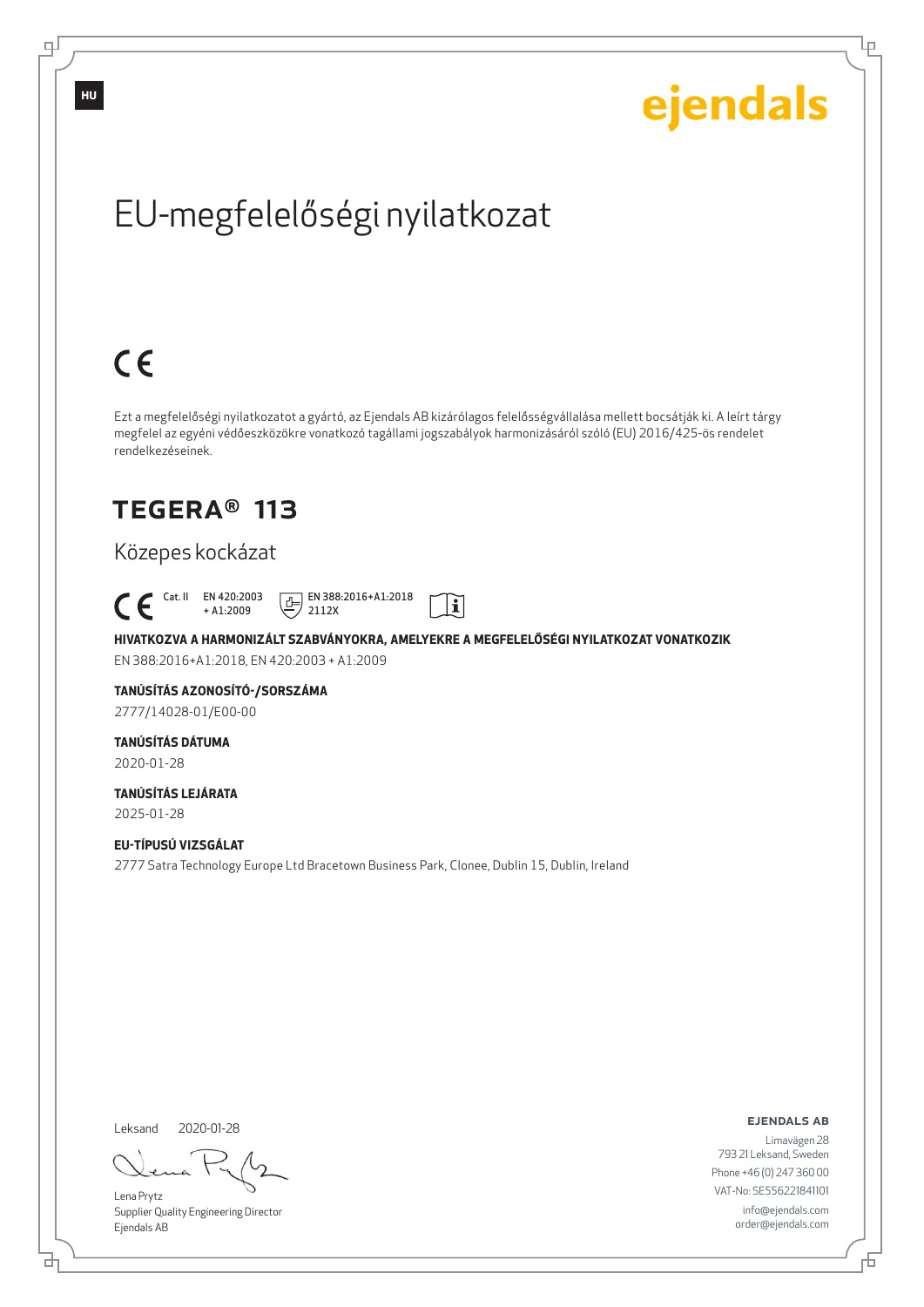

Leksand 2020-01-28

<u>다</u>

டி

Lena Prytz Supplier Quality Engineering Director Ejendals AB

ejendals ab

Đ

Lρ

Limavägen 28 793 21 Leksand, Sweden Phone +46 (0) 247 360 00 VAT-No: SE556221841101 info@ejendals.com order@ejendals.com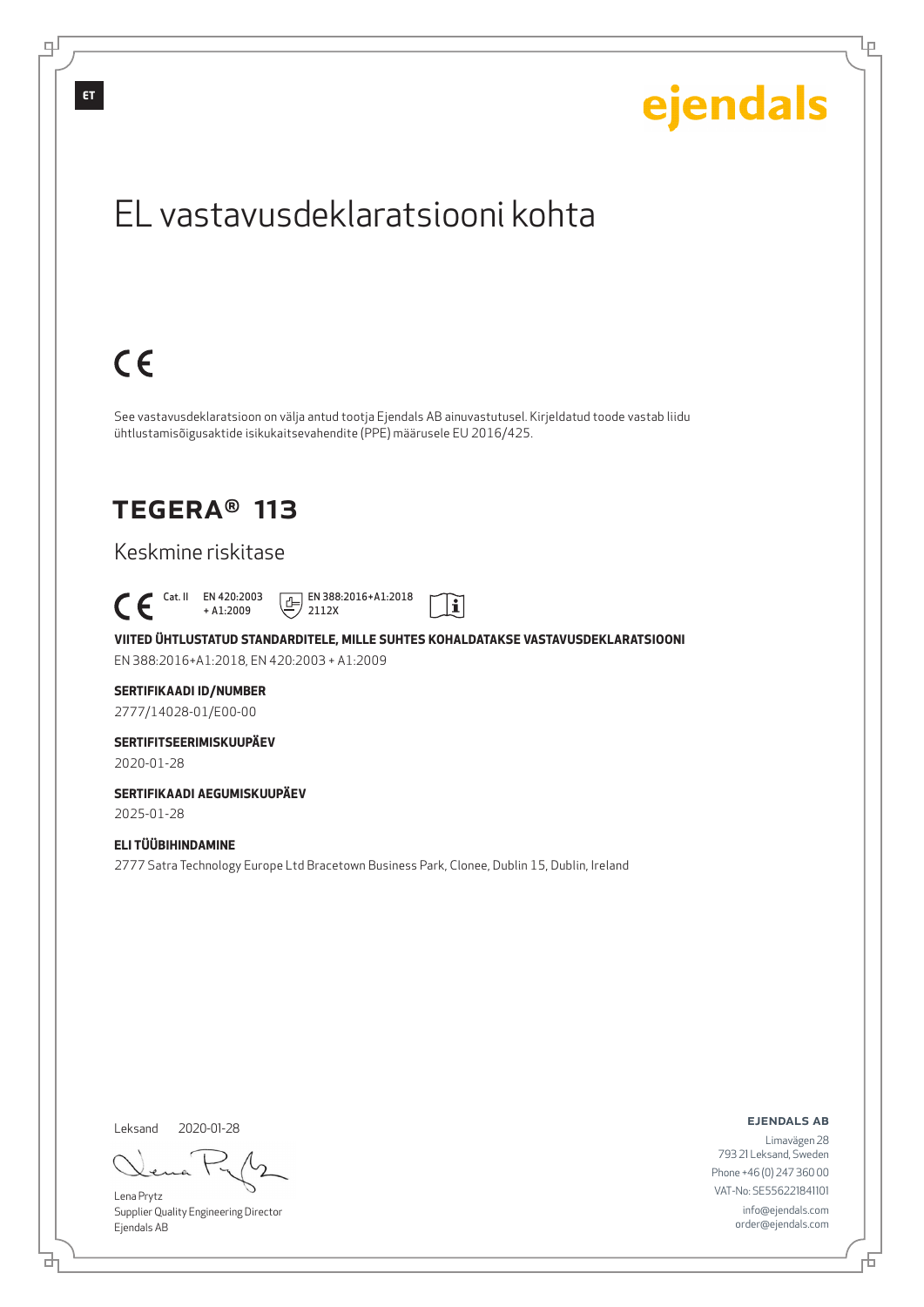Ļμ

# Declaração UE de conformidade

# $C \in$

Esta declaração de conformidade é emitida sob a exclusiva responsabilidade do fabricante, a Ejendals AB. O objeto descrito encontra-se em conformidade com a legislação de harmonização da União, o Regulamento da UE 2016/425 relativo a Equipamento de Proteção Individual (EPI).

## TEGERA® 113

### Médio risco

Cat. II EN 420:2003

+ A1:2009  $E$  EN 388:2016+A1:2018 2112X



**REFERÊNCIAS A NORMAS HARMONIZADAS COM AS QUAIS SE DECLARA CONFORMIDADE** EN 388:2016+A1:2018, EN 420:2003 + A1:2009

## **IDENTIFICAÇÃO/NÚMERO DA CERTIFICAÇÃO**

2777/14028-01/E00-00

### **DATA DA CERTIFICAÇÃO**

2020-01-28

## **DATA DE EXPIRAÇÃO DA CERTIFICAÇÃO**

2025-01-28

### **EXAME UE DE TIPO**

2777 Satra Technology Europe Ltd Bracetown Business Park, Clonee, Dublin 15, Dublin, Ireland

Leksand 2020-01-28

브

Lena Prytz Supplier Quality Engineering Director Ejendals AB

ejendals ab

Б

Limavägen 28 793 21 Leksand, Sweden Phone +46 (0) 247 360 00 VAT-No: SE556221841101 info@ejendals.com order@ejendals.com

டி

**PT**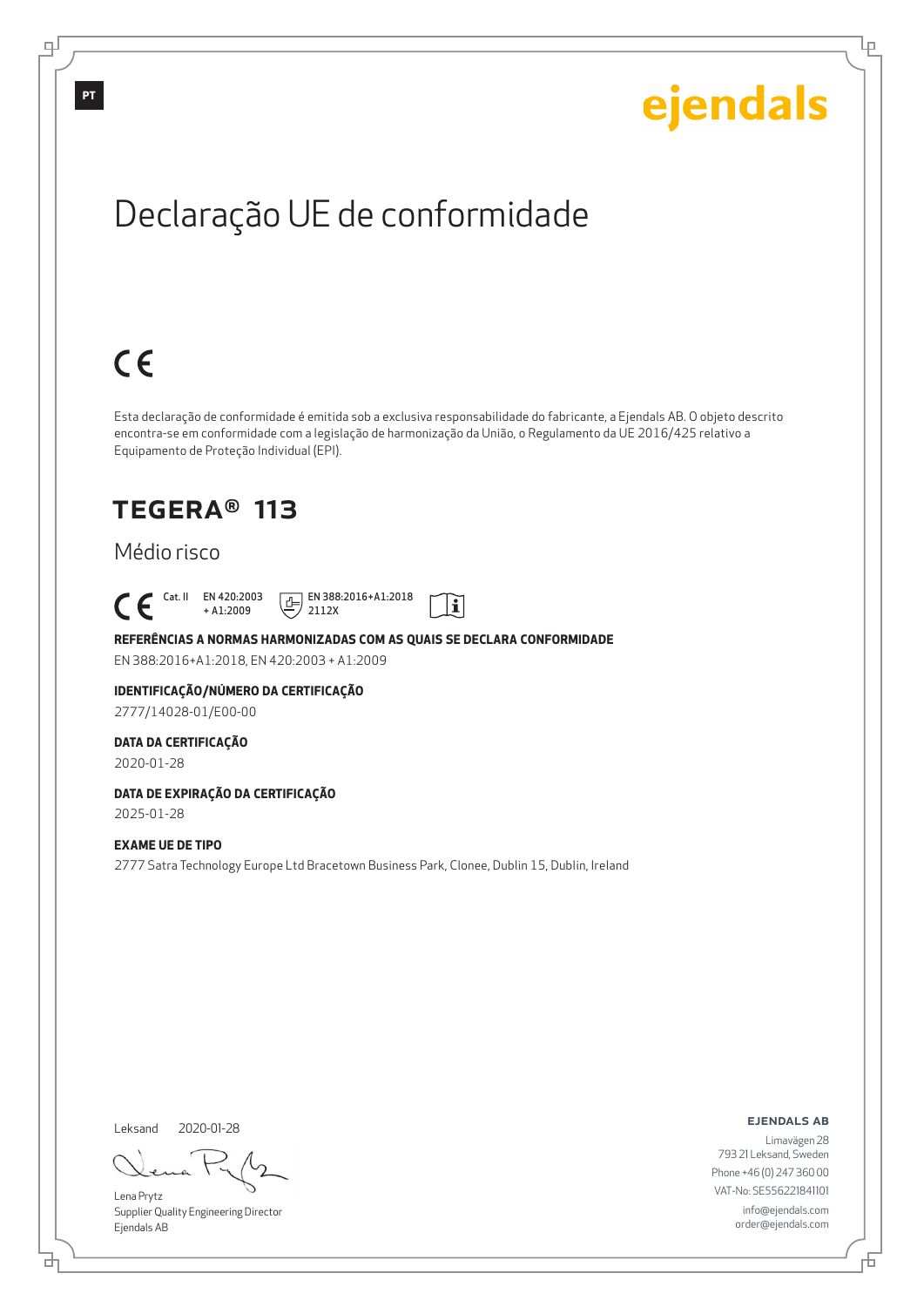Ļμ

# Declaraţie UE privind conformitatea

# $C \in$

Această declaraţie de conformitate este emisă în condiţiile responsabilităţii exclusive a producătorului Ejendals AB. Obiectul descris este în conformitate cu Regulamentul PPE UE 2016/425, referitor la echipamentele de protecţie personală (Personal Protective Equipment – PPE), din cadrul legislaţiei de armonizare a Uniunii.

## TEGERA® 113

### Risc mediu

 Cat. II EN 420:2003 + A1:2009

 $E$  EN 388:2016+A1:2018 2112X



**TRIMITERI LA STANDARDELE ARMONIZATE CU CARE ESTE DECLARATĂ CONFORMITATEA** EN 388:2016+A1:2018, EN 420:2003 + A1:2009

#### **IDENTIFICARE/NUMĂR DE CERTIFICARE**

2777/14028-01/E00-00

#### **DATA CERTIFICĂRII**

2020-01-28

## **DATA DE EXPIRARE A CERTIFICĂRII**

2025-01-28

### **EXAMINARE TIP UE**

2777 Satra Technology Europe Ltd Bracetown Business Park, Clonee, Dublin 15, Dublin, Ireland

Leksand 2020-01-28

브

Lena Prytz Supplier Quality Engineering Director Ejendals AB

ejendals ab

F

Limavägen 28 793 21 Leksand, Sweden Phone +46 (0) 247 360 00 VAT-No: SE556221841101 info@ejendals.com order@ejendals.com

∓

**RO**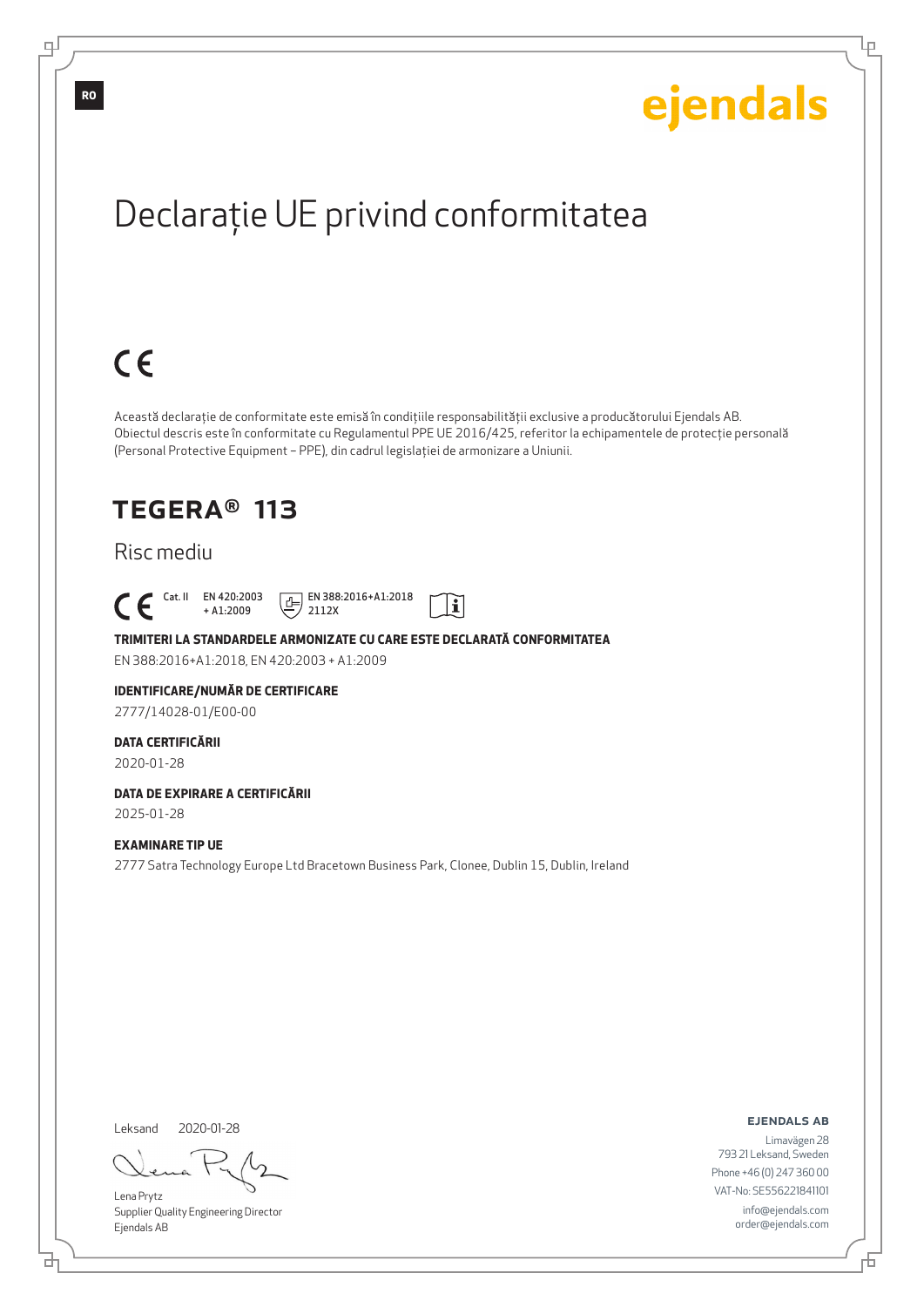## AB Uygunluk beyanı

# $C \in$

Bu uygunluk beyanı, üretici Ejendals AB'nin yegane sorumluluğu altında yayımlanır. Açıklanan ürün, Birlik uyum yasası Kişisel Koruyucu Donanım (KKD) Direktifi EU 2016/425 sayılı AB Yönetmeliği ile uyumludur.

## TEGERA® 113

Orta risk

 $\begin{bmatrix} \mathsf{Cat} & \mathsf{II} & \mathsf{EN} & 420:2003 \\ + & \mathsf{A} & 1:2009 \end{bmatrix}$ + A1:2009

 $E$  EN 388:2016+A1:2018 2112X



**UYGUNLUĞUN BEYAN EDILDIĞI UYUMLU STANDARTLAR IÇIN REFERANSLAR**

EN 388:2016+A1:2018, EN 420:2003 + A1:2009

#### **KIMLIK/SERTIFIKA NUMARASI**

2777/14028-01/E00-00

## **SERTIFIKA TARIHI**

2020-01-28

#### **SERTIFIKA BITIŞ TARIHI** 2025-01-28

**AB TIP INCELEMESI**

2777 Satra Technology Europe Ltd Bracetown Business Park, Clonee, Dublin 15, Dublin, Ireland

Leksand

đ

2020-01-28

Lena Prytz Supplier Quality Engineering Director Ejendals AB

ejendals ab

舌

Limavägen 28 793 21 Leksand, Sweden Phone +46 (0) 247 360 00 VAT-No: SE556221841101 info@ejendals.com order@ejendals.com

**TR**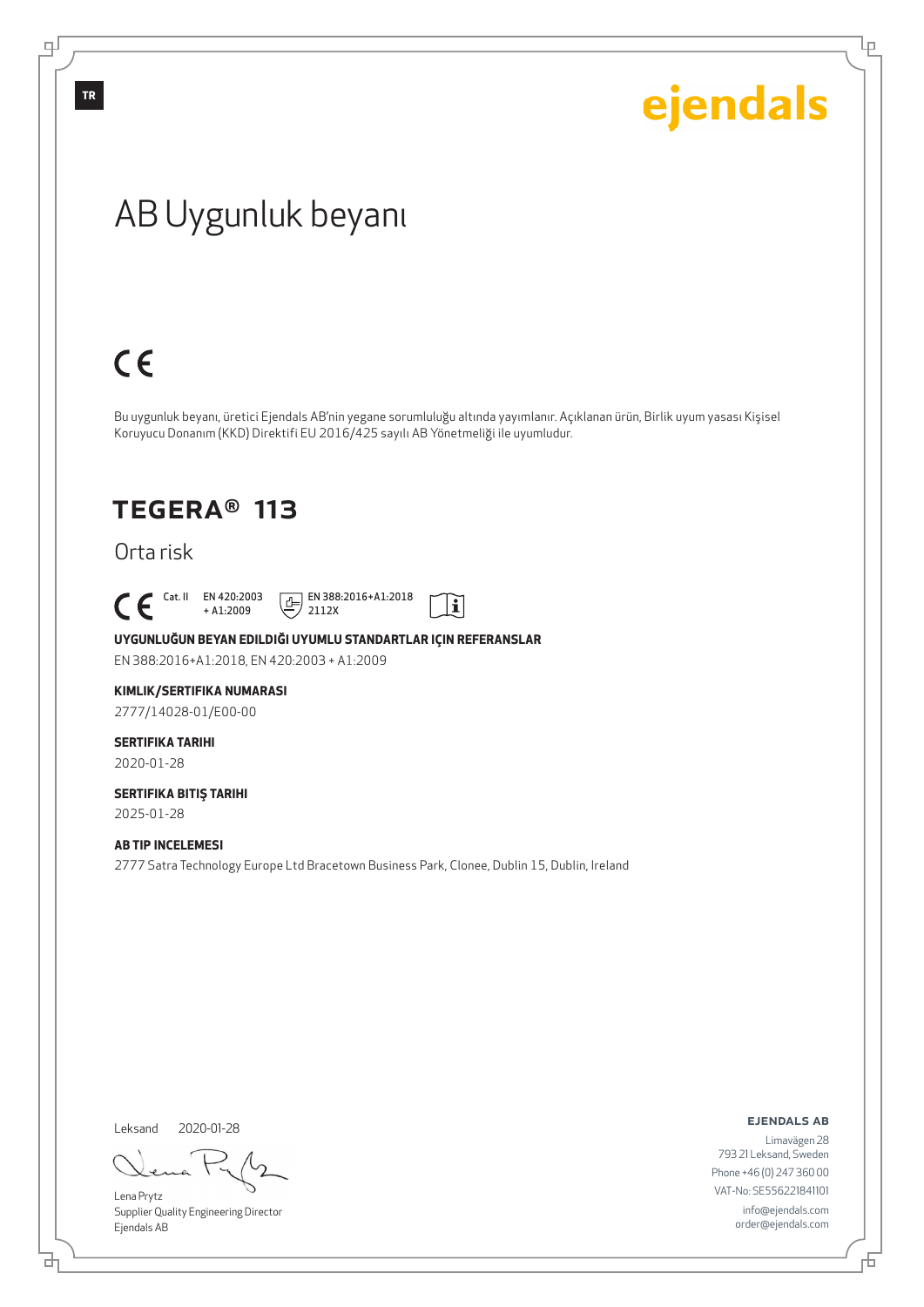Lρ

## Vyhlásenie o zhode EÚ

# $C \in$

Toto vyhlásenie o zhode sa vydáva výlučne na zodpovednosť výrobcu Ejendals AB. Uvedený predmet vyhlásenia je v zhode s príslušnými harmonizačnými právnymi predpismi Únie Nariadenie EÚ 2016/425 o ochrane osobných ochranných prostriedkov (OOP).

## TEGERA® 113

### Stredné riziko

 Cat. II EN 420:2003 + A1:2009

 $E$  EN 388:2016+A1:2018 2112X



**ODKAZY NA HARMONIZOVANÉ NORMY, NA ZÁKLADE KTORÝCH BOLA VYHLÁSENÁ ZHODA**

EN 388:2016+A1:2018, EN 420:2003 + A1:2009

### **IDENTIFIKÁCIA/ČÍSLO CERTIFIKÁCIE**

2777/14028-01/E00-00

### **DÁTUM CERTIFIKÁCIE**

2020-01-28

### **DÁTUM UPLYNUTIA PLATNOSTI CERTIFIKÁTU**

2025-01-28

### **SKÚŠKA TYPU EÚ**

2777 Satra Technology Europe Ltd Bracetown Business Park, Clonee, Dublin 15, Dublin, Ireland

Leksand 2020-01-28

<u>다</u>

Lena Prytz Supplier Quality Engineering Director Ejendals AB

ejendals ab

Limavägen 28 793 21 Leksand, Sweden Phone +46 (0) 247 360 00 VAT-No: SE556221841101 info@ejendals.com order@ejendals.com

டி

**SK**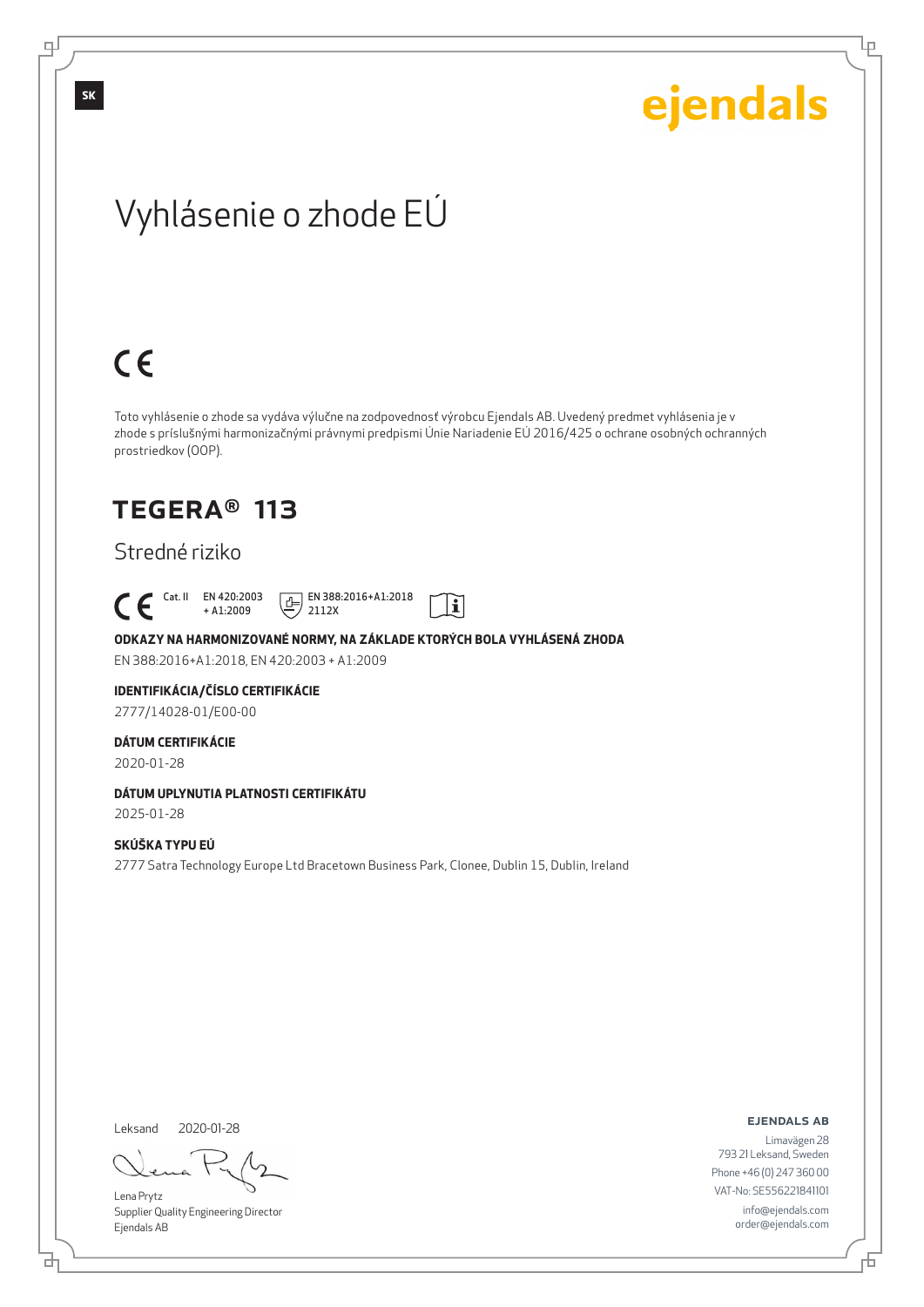Ļμ

## Izjava ES o skladnosti izdelka

# $C \in$

Ta izjava o skladnosti je izdana z izključno odgovornostjo proizvajalca Ejendals AB. Opisani izdelek je skladen z usklajeno zakonodajo Unije na podlagi Uredbe o osebni varovalni opremi (OVO) EU 2016/425.

 $|\tilde{\mathbf{i}}|$ 

## TEGERA® 113

### Srednje tveganje

 Cat. II EN 420:2003 + A1:2009

 $E$  EN 388:2016+A1:2018 2112X

**NAVEDBA USKLAJENEGA STANDARDA, NA KATEREGA SE NANAŠA IZJAVA O SKLADNOSTI** EN 388:2016+A1:2018, EN 420:2003 + A1:2009

#### **IDENTIFIKACIJA/ŠTEVILKA POTRDILA** 2777/14028-01/E00-00

**DATUM IZDAJE POTRDILA** 2020-01-28

**ROK VELJAVNOSTI POTRDILA** 2025-01-28

#### **PRESKUS TIPA EU**

2777 Satra Technology Europe Ltd Bracetown Business Park, Clonee, Dublin 15, Dublin, Ireland

Leksand 2020-01-28

<u>다</u>

Lena Prytz Supplier Quality Engineering Director Ejendals AB

ejendals ab

Limavägen 28 793 21 Leksand, Sweden Phone +46 (0) 247 360 00 VAT-No: SE556221841101 info@ejendals.com order@ejendals.com

டி

**SL**

Đ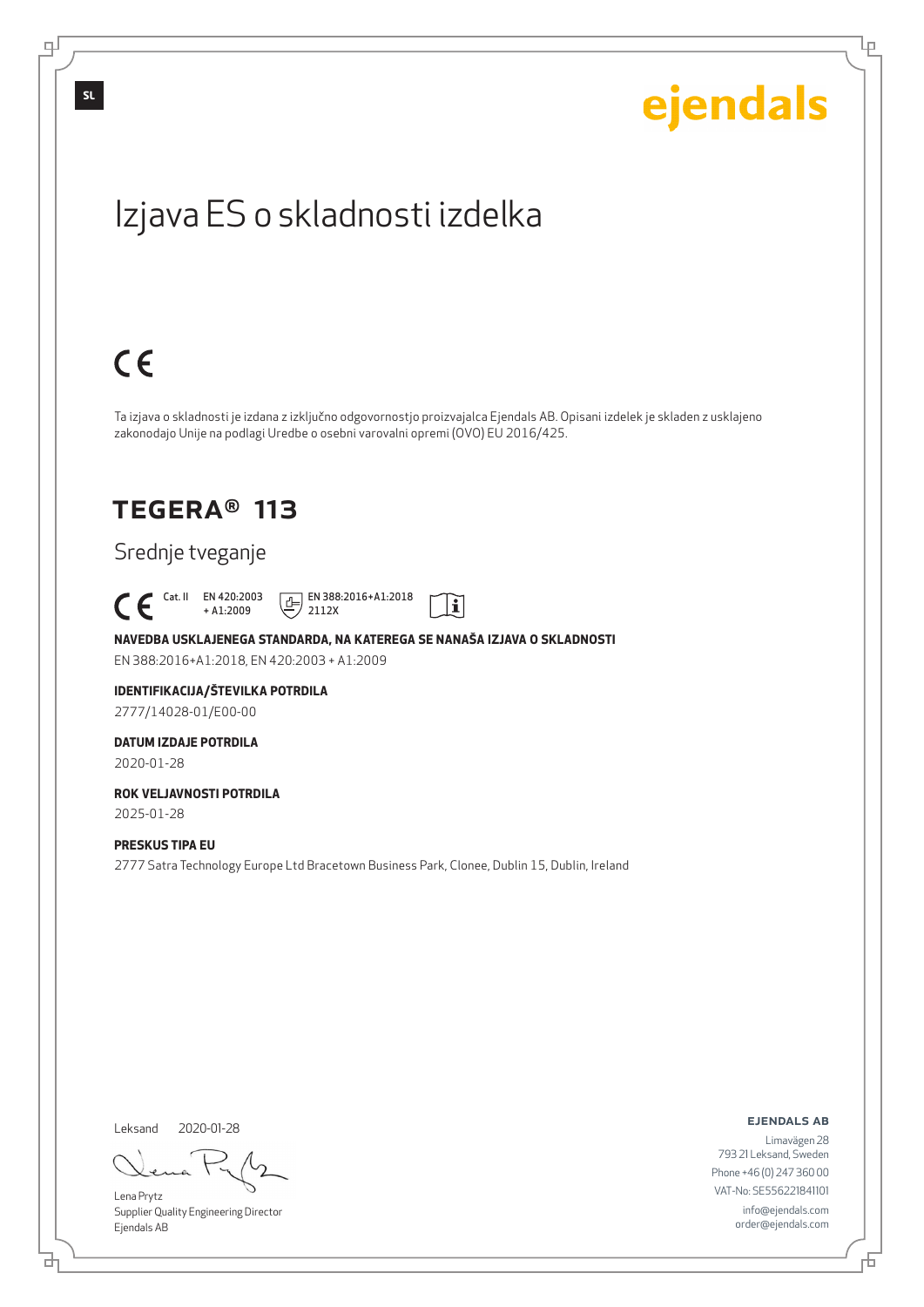டி

# ejendals

Lρ

## ES atitikties deklaracija

# $C \in$

Ši atitikties deklaracija pateikiama tik gamintojo "Ejendals AB" atsakomybe. Nurodytas objektas atitinka Sąjungos derinamųjų teisės aktų asmeninių apsaugos priemonių reglamentą ES 2016/425.

## TEGERA® 113

### Vidutinė rizika

 $\begin{bmatrix} \text{Cat. II} & \text{EN }420:2003 \\ + A1:2009 \end{bmatrix}$ 

+ A1:2009  $E$  EN 388:2016+A1:2018 2112X



**NUORODOS Į SUDERINTUS STANDARTUS, KURIAIS REMIANTIS DEKLARUOJAMA ATITIKTIS** EN 388:2016+A1:2018, EN 420:2003 + A1:2009

### **IDENTIFIKAVIMAS / SERTIFIKAVIMO NUMERIS**

2777/14028-01/E00-00

#### **SERTIFIKAVIMO DATA**

2020-01-28

### **SERTIFIKATO GALIOJIMO PABAIGOS DATA**

2025-01-28

### **ES TIPO PATIKRINIMAS**

2777 Satra Technology Europe Ltd Bracetown Business Park, Clonee, Dublin 15, Dublin, Ireland

Leksand 2020-01-28

Lena Prytz Supplier Quality Engineering Director Ejendals AB

ejendals ab

Limavägen 28 793 21 Leksand, Sweden Phone +46 (0) 247 360 00 VAT-No: SE556221841101 info@ejendals.com order@ejendals.com

브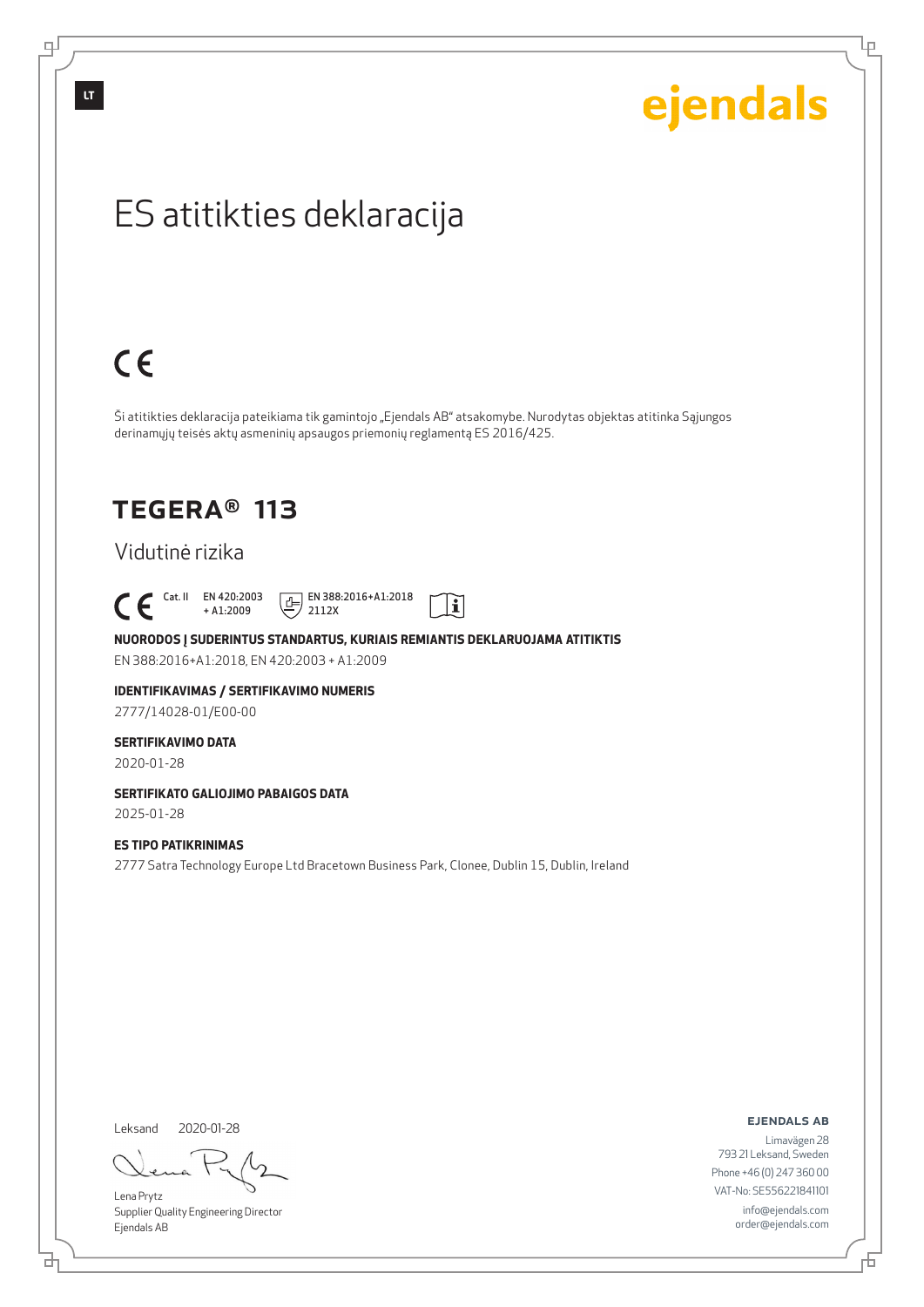

**LV**

டி

ejendals

Lρ

## ES deklarācija par atbilstību

# $C \in$

Par šīs atbilstības deklarācijas izsniegšanu pilnībā ir atbildīgs ražotājs Ejendals AB. Aprakstītais objekts atbilst vienotās likumu saskaņošanas regulai ES 2016/425 par individuālajiem aizsardzības līdzekļiem (IAL).

## TEGERA® 113

### Vidējs risks

 Cat. II EN 420:2003 + A1:2009

 $E$  EN 388:2016+A1:2018 2112X



**ATSAUCES UZ HARMONIZĒTAJIEM STANDARTIEM, ATBILSTĪBA KURIEM TIEK APLIECINĀTA** EN 388:2016+A1:2018, EN 420:2003 + A1:2009

#### **SERTIFIKĀTA IDENTIFIKATORS/NUMURS** 2777/14028-01/E00-00

**SERTIFIKĀTA DATUMS**

2020-01-28

#### **SERTIFIKĀTA DERĪGUMA TERMIŅŠ** 2025-01-28

**ES TIPA PĀRBAUDE**

2777 Satra Technology Europe Ltd Bracetown Business Park, Clonee, Dublin 15, Dublin, Ireland

Leksand 2020-01-28

<u>다</u>

Lena Prytz Supplier Quality Engineering Director Ejendals AB

ejendals ab

Limavägen 28 793 21 Leksand, Sweden Phone +46 (0) 247 360 00 VAT-No: SE556221841101 info@ejendals.com order@ejendals.com

Б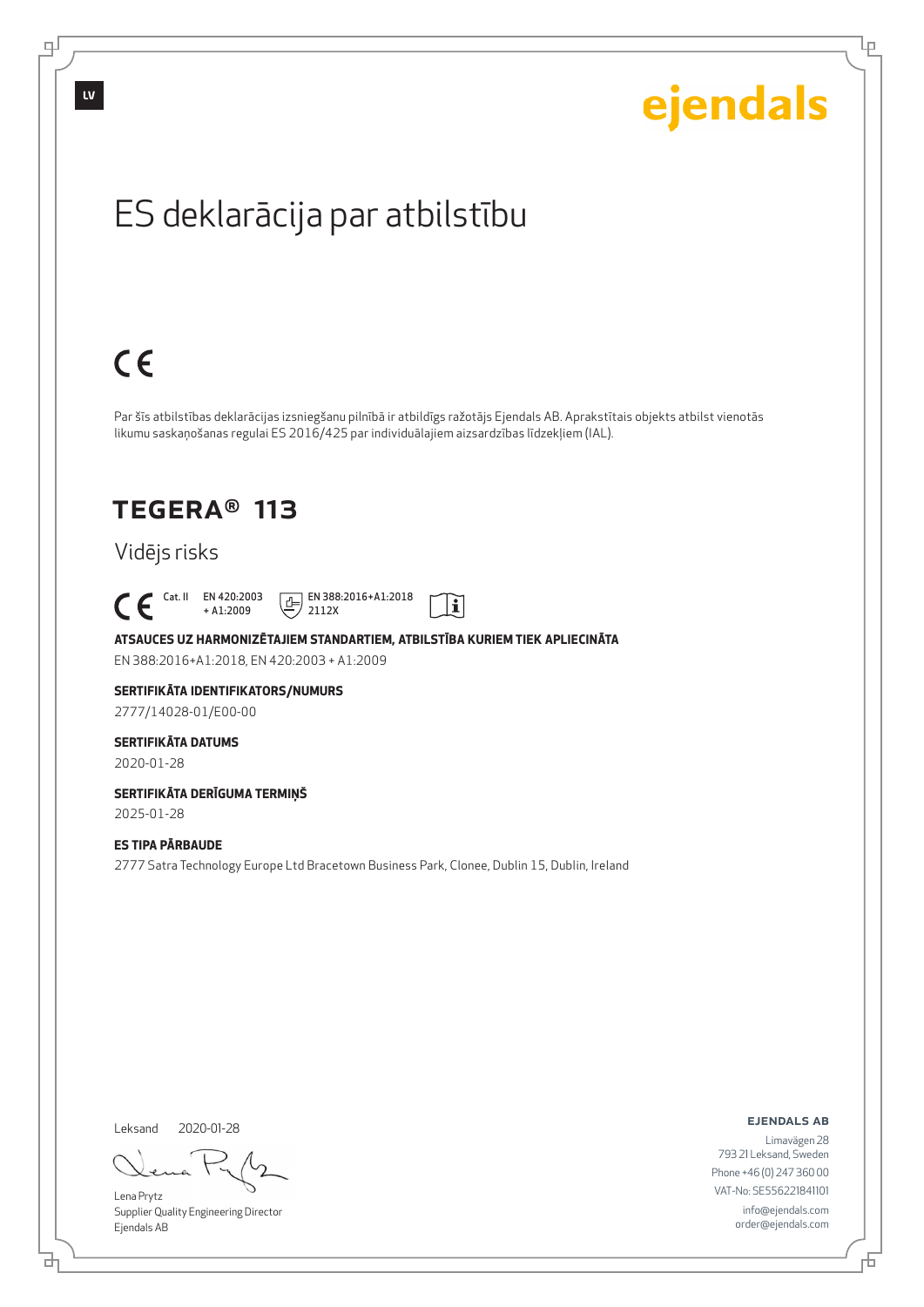Lр

## ЕС декларация за съответствие

# $C \in$

Настоящата декларация за съответствие е издадена на отговорността на производителя Ejendals AB. Предметът на декларацията е в съответствие със законодателството на Съюза за хармонизация относно личните предпазни средства (ЛПС), Регламент (ЕС) 2016/425.

## TEGERA® 113

### Среден риск

 Cat. II EN 420:2003 + A1:2009

 $E$  EN 388:2016+A1:2018 2112X



**ПОЗОВАВАНИЯ СЕ ХАРМОНИЗИРАНИ СТАНДАРТИ, ЗА КОИТО СЕ ДЕКЛАРИРА СЪОТВЕТСТВИЕ** EN 388:2016+A1:2018, EN 420:2003 + A1:2009

**ИДЕНТИФИКАЦИЯ/НОМЕР НА СЕРТИФИКАТА** 2777/14028-01/E00-00

**ДАТА НА ИЗДАВАНЕ НА СЕРТИФИКАТА 2020-01-28**

**ДАТА НА ВАЛИДНОСТ НА СЕРТИФИКАТА 2025-01-28**

**ЕС-ТИП ИЗСЛЕДВАНЕ** 2777 Satra Technology Europe Ltd Bracetown Business Park, Clonee, Dublin 15, Dublin, Ireland

Leksand 2020-01-28

브

Lena Prytz Supplier Quality Engineering Director Ejendals AB

ejendals ab

Limavägen 28 793 21 Leksand, Sweden Phone +46 (0) 247 360 00 VAT-No: SE556221841101 info@ejendals.com order@ejendals.com

டி

**BG**